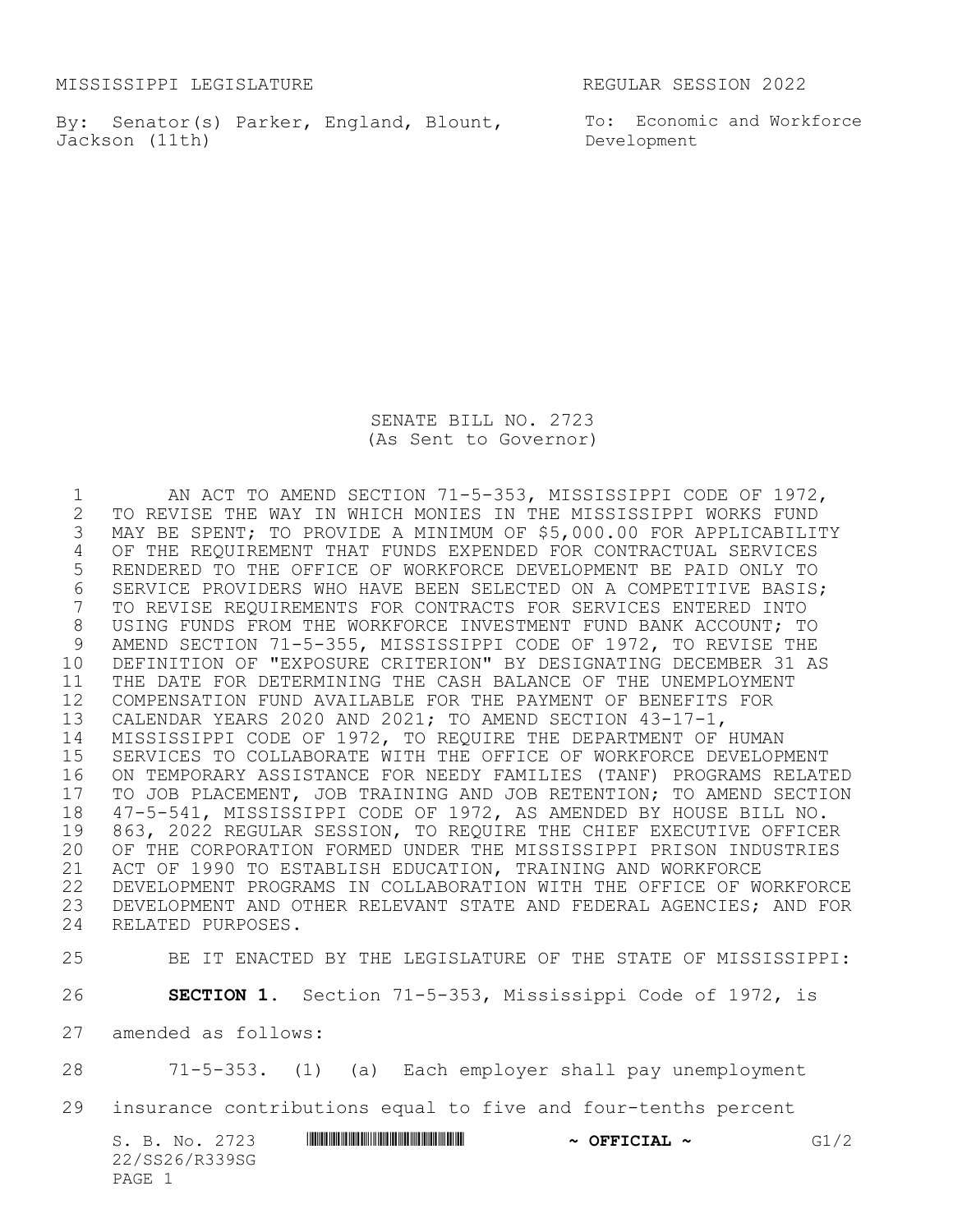(5.4%) of taxable wages paid by him each calendar year, except as may be otherwise provided in Section 71-5-361 and except that each newly subject employer shall pay unemployment insurance contributions at the rate of one percent (1%) of taxable wages, for his first year of liability, one and one-tenth percent (1.1%) of taxable wages for his second year of liability, and one and two-tenths percent (1.2%) of taxable wages for his third and subsequent years of liability unless the employer's experience-rating record has been chargeable throughout at least the twelve (12) consecutive calendar months ending on the most recent computation date at the time the rate for a year is determined; thereafter the employer's contribution rate shall be determined in accordance with the provisions of Section 71-5-355.

 (b) Notwithstanding the newly subject employer contribution rate provided for in paragraph (a) of this subsection, the contribution rate of all newly subject employers shall be reduced by seven one-hundredths of one percent (.07%) for calendar year 2013 only. The contribution rate of all newly subject employers shall be reduced by three one-hundredths of one percent (.03%) for calendar year 2014 only. For purposes of this chapter, "newly subject employers" means employers whose unemployment insurance experience-rating record has not been chargeable throughout at least the twelve (12) consecutive calendar months ending on the most recent computation date at the time the contribution rate for a year is determined.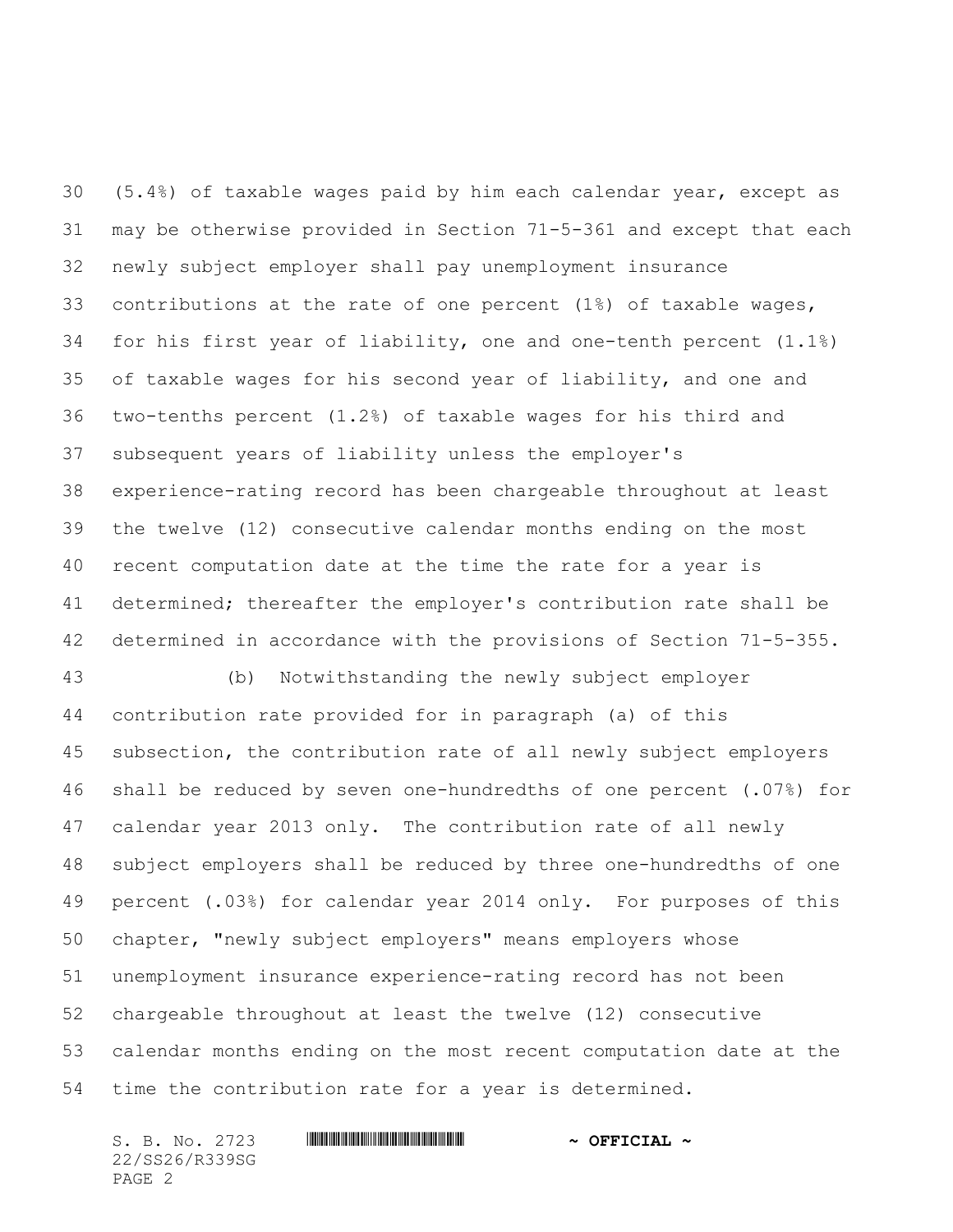(2) (a) (i) There is hereby created in the Treasury of the State of Mississippi special funds to be known as the "Mississippi Workforce Enhancement Training Fund" and the "Mississippi Works Fund" which consist of funds collected pursuant to subsection (3) of this section.

 (ii) Funds collected shall initially be deposited into the Mississippi Department of Employment Security bank account for clearing contribution collections and subsequently appropriate amounts shall be transferred to the Mississippi Workforce Investment and Training Fund Holding Account described in Section 71-5-453. In the event any employer pays an amount insufficient to cover the total contributions due, the amounts due shall be satisfied in the following order:

1. Unemployment contributions;

 2. Mississippi Workforce Enhancement Training contributions, State Workforce Investment contributions and the Mississippi Works contributions, known collectively as the Mississippi Workforce Investment and Training contributions, on a pro rata basis;

3. Interest and damages; then

4. Legal and processing costs.

 The amount of unemployment insurance contributions due for any period will be the amount due according to the actual computations unless the employer is participating in the MLPP. In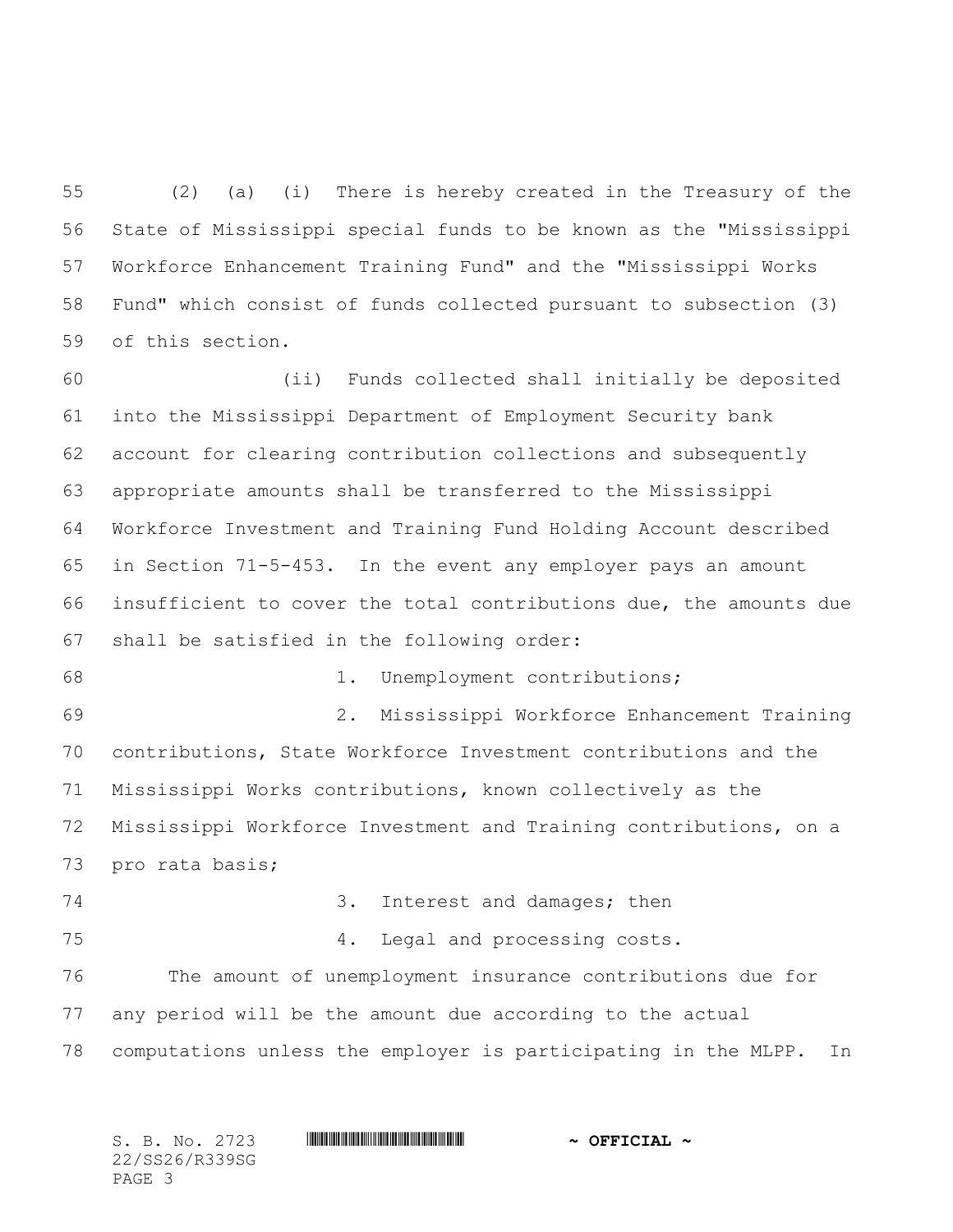that event, the amount due is the MLPP amount computed by the department.

 Cost of collection and administration of the Mississippi Workforce Enhancement Training contribution, the State Workforce Investment contribution and the Mississippi Works contribution shall be allocated based on a plan approved by the United States Department of Labor (USDOL). The Mississippi Community College Board shall pay the cost of collecting the Mississippi Workforce Enhancement Training contributions, the State Workforce Investment Board shall pay the cost of collecting the State Workforce Investment contributions and the Mississippi Department of Employment Security shall pay the cost of collecting the Mississippi Works contributions. Payments shall be made semiannually with the cost allocated to each based on a USDOL approved plan on a pro rata basis, for periods ending in June and December of each year. Payment shall be made by each organization to the department no later than sixty (60) days after the billing date. Cost shall be allocated under the USDOL's approved plan and in the same ratio as each contribution type represents to the total authorized by subparagraph (ii)2 of this paragraph to be collected for the period.

 (b) Mississippi Workforce Enhancement Training contributions and State Workforce Investment contributions shall be distributed as follows: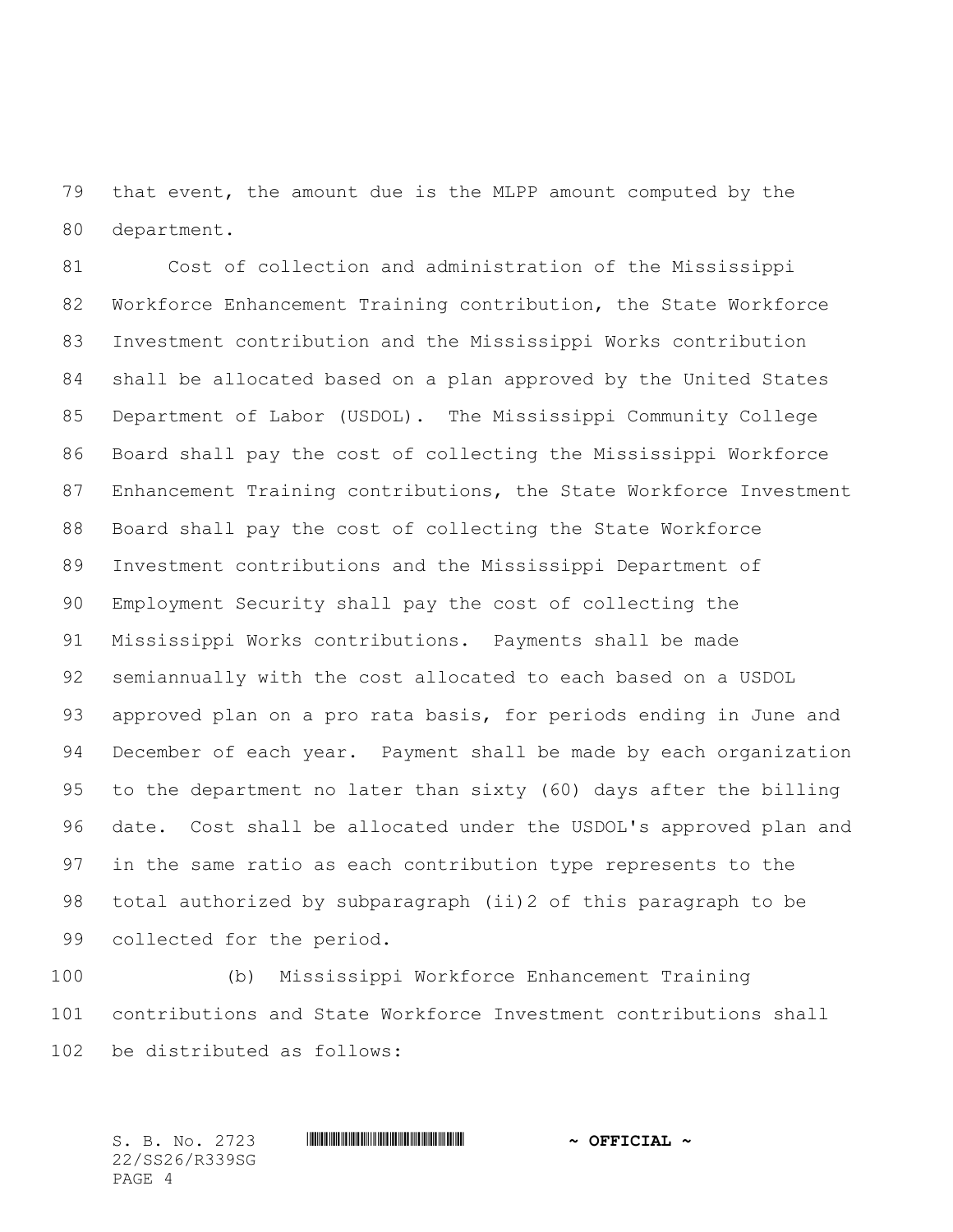(i) For calendar year 2014, ninety-four and seventy-five one-hundredths percent (94.75%) shall be distributed to the Mississippi Workforce Enhancement Training Fund and the remainder shall be distributed to the State Workforce Investment Board bank account;

 (ii) For calendar years subsequent to calendar year 2014, ninety-three and seventy-five one-hundredths percent (93.75%) shall be distributed to the Mississippi Workforce Enhancement Training Fund and the remainder shall be distributed to the State Workforce Investment Board bank account;

 (iii) Workforce Enhancement Training contributions and State Workforce Investment contributions for calendar years 2014 and 2015 shall be distributed as provided in subparagraphs (i) and (ii) of this paragraph regardless of when the contributions were collected.

 (c) All contributions collected for the State Workforce Enhancement Training Fund, the State Workforce Investment Fund and the Mississippi Works Fund will be initially deposited into the Mississippi Department of Employment Security bank account for clearing contribution collections and subsequently transferred to the Workforce Investment and Training Holding Account and will be held by the Mississippi Department of Employment Security in such account for a period of not less than thirty (30) days. After such period, the Mississippi Workforce Enhancement Training contributions shall be transferred to the Mississippi Community

22/SS26/R339SG PAGE 5

## S. B. No. 2723 \*SS26/R339SG\* **~ OFFICIAL ~**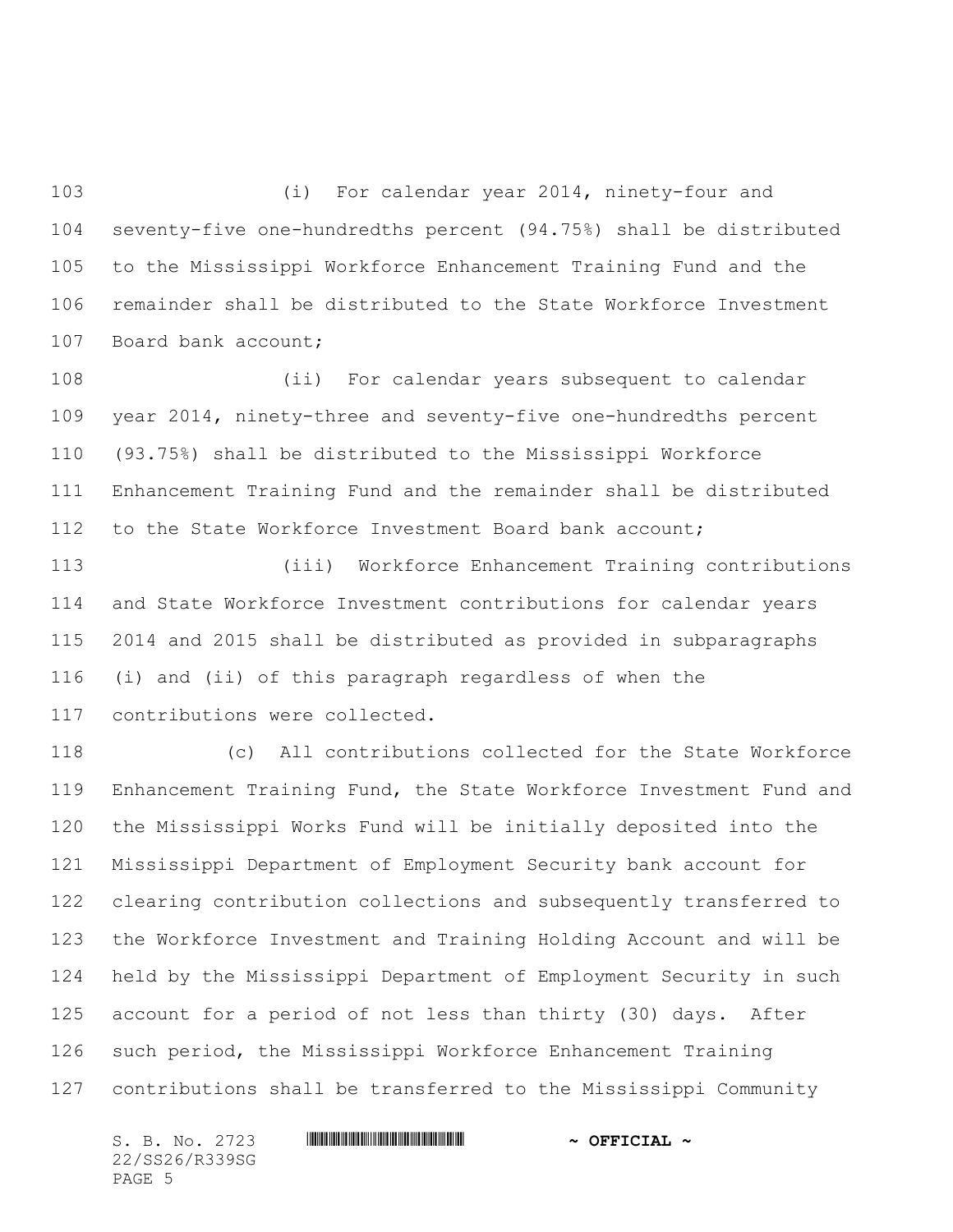College Board Treasury Account, with oversight provided by the Mississippi Office of Workforce Development, the State Workforce Investment contributions and the Mississippi Works contributions shall be transferred to the Mississippi Department of Employment Security Mississippi Works Treasury Account in the same ratio as each contribution type represents to the total authorized by paragraph (a)(ii)2 of this subsection to be collected for the 135 period and within the time frame determined by the department; however, except in cases of extraordinary circumstances, these funds shall be transferred within fifteen (15) days. Interest earnings or interest credits on deposit amounts in the Workforce Investment and Training Holding Account shall be retained in the account to pay the banking costs of the account. If after the period of twelve (12) months interest earnings less banking costs exceeds Ten Thousand Dollars (\$10,000.00), such excess amounts shall be transferred to the respective accounts within thirty (30) days following the end of each calendar year on the basis described in paragraph (b) of this subsection. Interest earnings and/or interest credits for the State Workforce Investments funds shall be used for the payment of banking costs and excess amounts shall be used in accordance with the rules and regulations of the State Workforce Investment Board expenditure policies.

 (d) All enforcement procedures for the collection of delinquent unemployment contributions contained in Sections 71-5-363 through 71-5-383 shall be applicable in all respects for

| S. B. No. 2723 | <u> 11 MARTIN 11 MARTIN 11 MARTIN 11 MARTIN 11 MARTIN 11 MARTIN 11 MARTIN 11 MARTIN 11 MARTIN 11 MARTIN 11 MARTI</u> | $\sim$ OFFICIAL $\sim$ |
|----------------|----------------------------------------------------------------------------------------------------------------------|------------------------|
| 22/SS26/R339SG |                                                                                                                      |                        |
| PAGE 6         |                                                                                                                      |                        |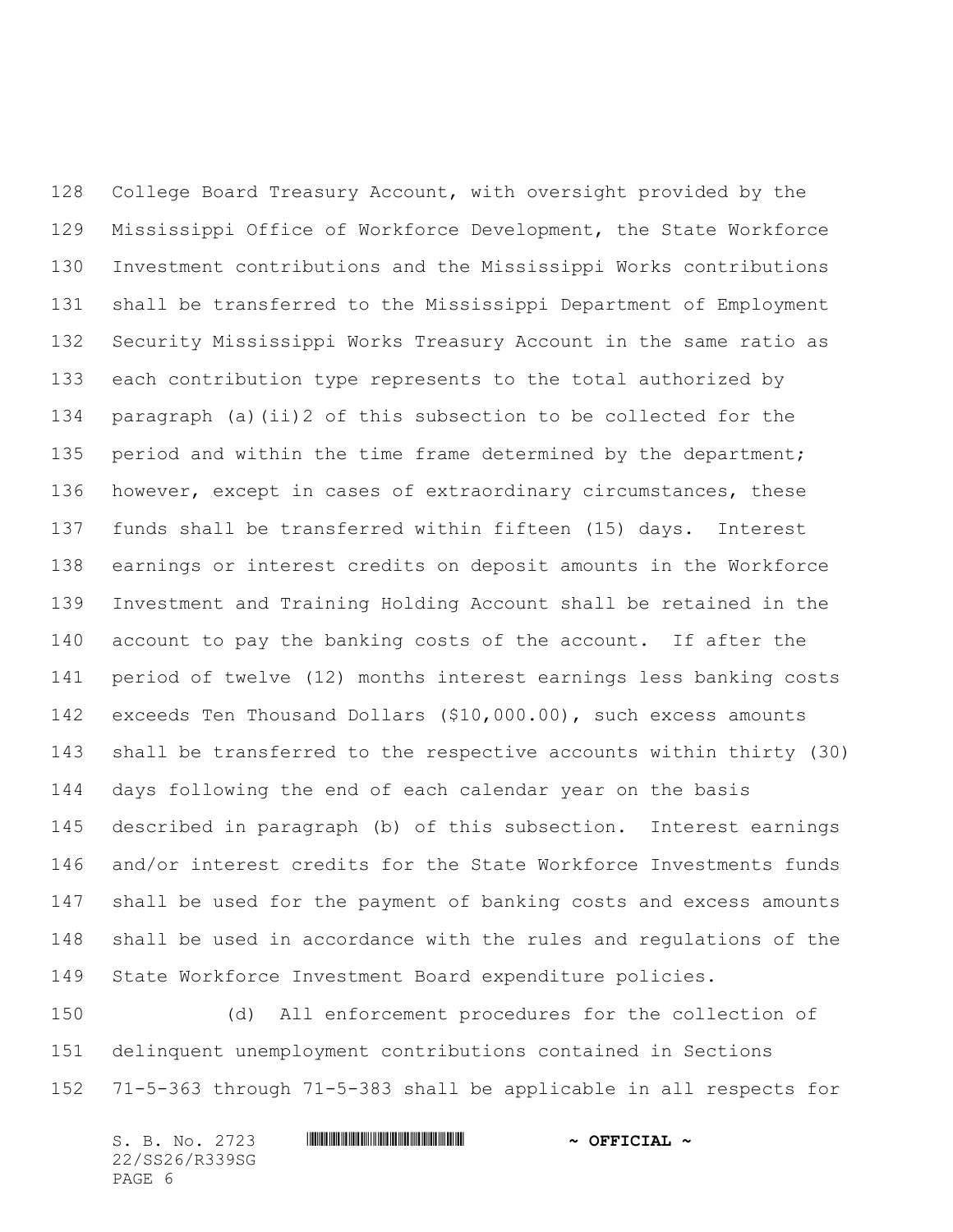collections of delinquent unemployment insurance contributions designated for the Unemployment Compensation Fund, the Mississippi Workforce Enhancement Training Fund, the State Workforce Investment Board Fund and the Mississippi Works Fund.

 (e) (i) Except as otherwise provided for in this subparagraph (i), all monies deposited into the Mississippi Workforce Enhancement Training Fund Treasury Account shall be directed by the Mississippi Office of Workforce Development, in collaboration with the Mississippi Community College Board, in accordance with the Workforce Training Act of 1994 (Section 37-153-1 et seq.) and under policies approved by the Mississippi Office of Workforce Development for the following purposes: to provide training in collaboration with the Mississippi Community College Board and individual community and junior colleges to employers and employees in order to enhance employee productivity. Such training may be subject to a minimal administrative fee to be paid from the Mississippi Workforce Enhancement Training Fund as established by the Office of Workforce Development. The initial priority of these funds shall be for the benefit of existing businesses located within the state. Employers may request training for existing employees and/or newly hired employees from the Mississippi Office of Workforce Development. The office, in consultation with the Mississippi Community College Board, will be responsible for approving the training. A portion of the funds collected for the Mississippi Workforce Enhancement Training Fund

22/SS26/R339SG PAGE 7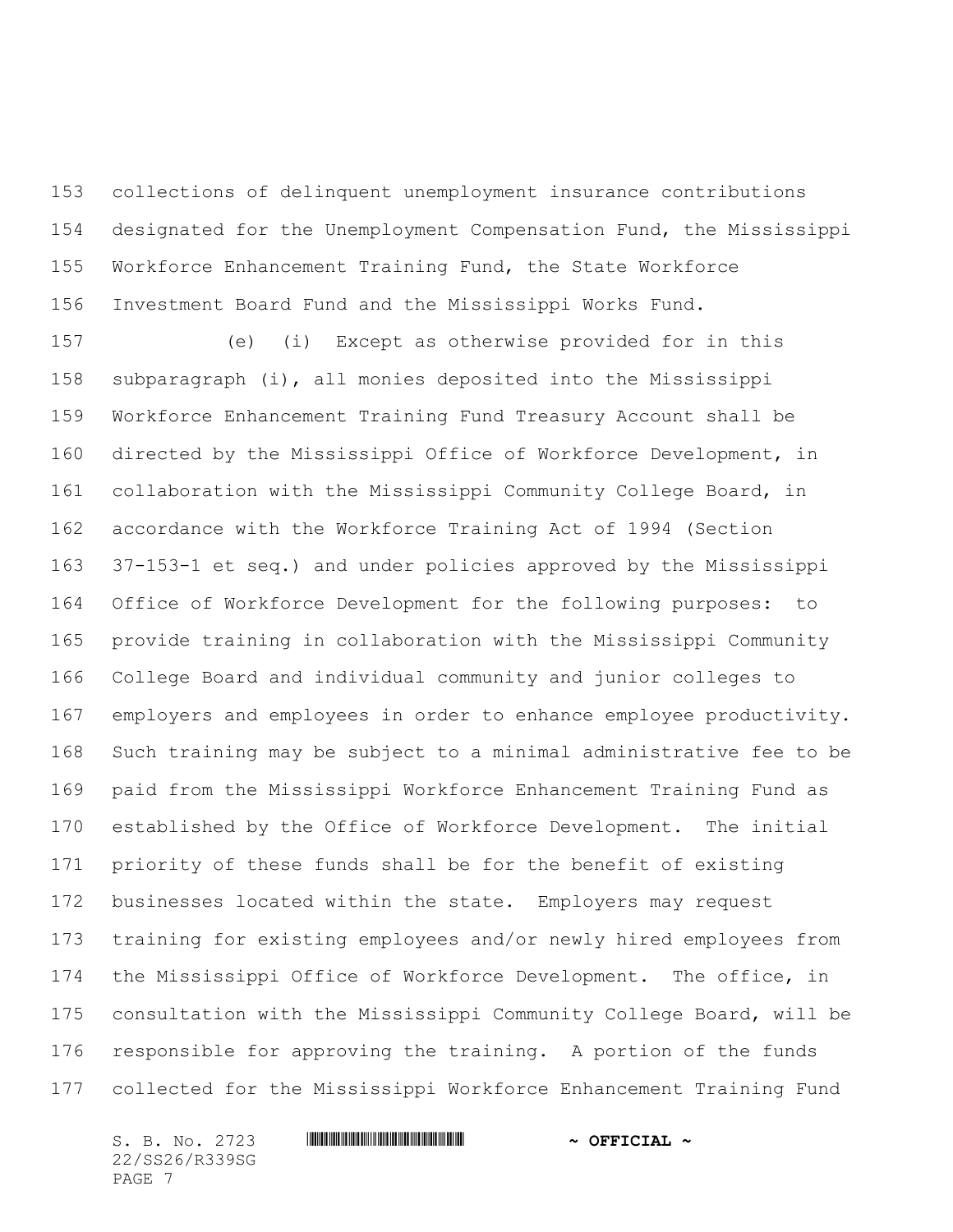shall be used for the development of performance measures to measure the effectiveness of the use of the Mississippi Workforce Enhancement Training Fund dollars. These performance measures shall be uniform for all training projects and shall be reported to the Governor, Lieutenant Governor, Speaker of the House, and members of the Legislature. Nothing in this section or elsewhere in law shall be interpreted as giving the Office of Workforce Development or State Workforce Investment Board authority to direct the Mississippi Community College Board or individual 187 community or junior colleges on how to expend other funds, aside from funds appropriated to the Mississippi Workforce Enhancement Training Fund and Mississippi Works Fund, appropriated or received for workforce training. The Mississippi Office of Workforce Development, Mississippi Community College Board, individual community or junior colleges, State Workforce Investment Board and other agencies implementing or coordinating state-funded workforce development programs under state law shall cooperate with each other to promote effective workforce training in Mississippi, under the direction of the office. Any subsequent changes to these performance measures shall also be reported to the Governor, Lieutenant Governor, Speaker of the House, and members of the Legislature. A performance report for each training project and community college, based upon these measures, shall be submitted annually to the Governor, Lieutenant Governor, Speaker of the House, and members of the Legislature.

22/SS26/R339SG PAGE 8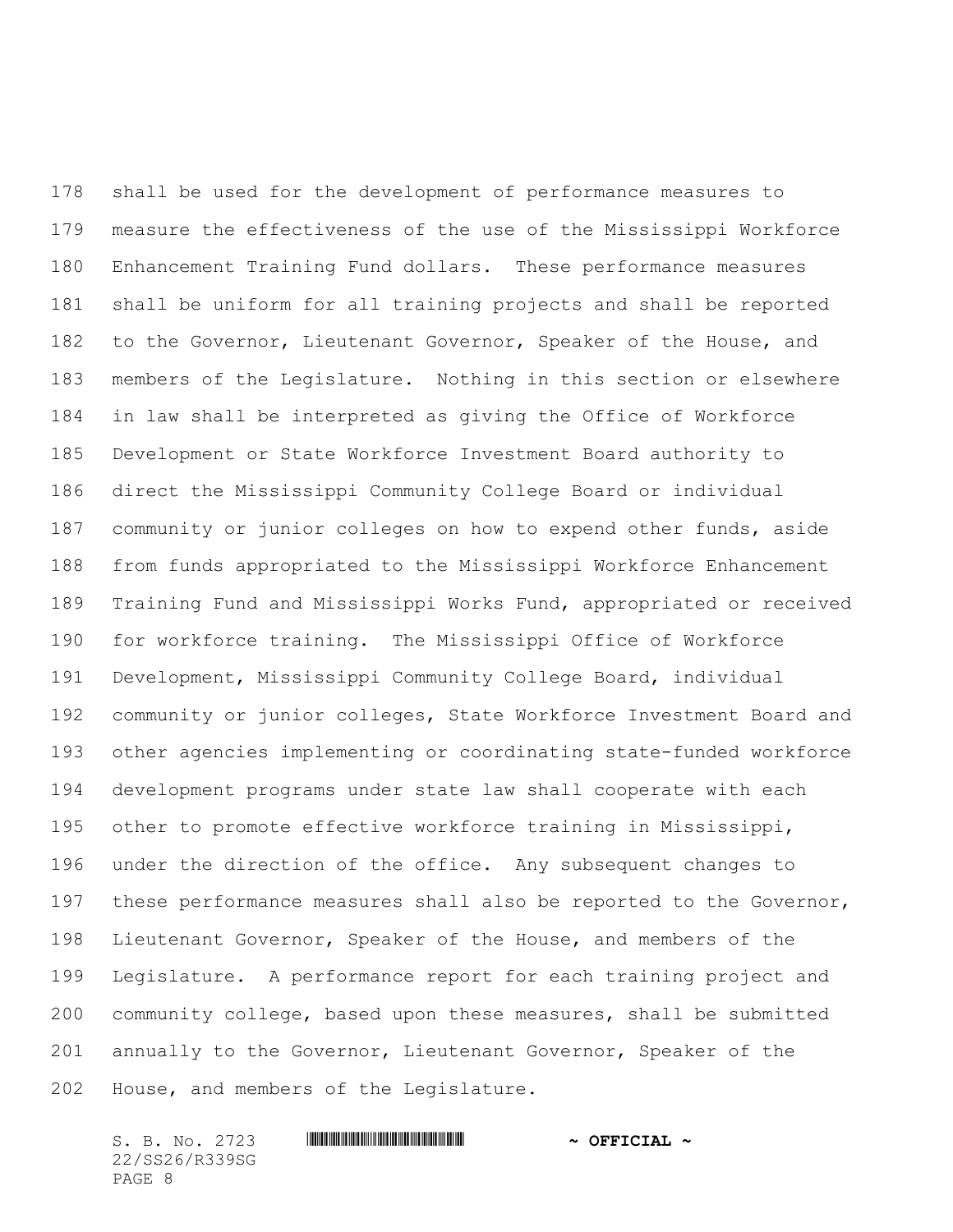(ii) Except as otherwise provided in this paragraph (e), all funds deposited into the State Workforce Investment Board bank account shall be used for administration of State Workforce Investment Board business, the Office of Workforce Development, grants related to training, and other projects as determined appropriate by the State Workforce Investment Board and shall be nonexpiring. Policies for grants and other projects shall be approved through a majority vote of the State Workforce Investment Board.

 (iii) All funds deposited into the Mississippi Department of Employment Security Mississippi Works Fund shall be disbursed exclusively by the Executive Director of the Mississippi Department of Employment Security, in accordance with the rules and regulations promulgated by the Office of Workforce Development in support of workforce training activities approved by the Mississippi Office of Workforce Development in support of economic development activities. Funds allocated by the executive director under this subparagraph (iii) shall only be utilized for the training of unemployed persons, for immediate training needs for 222 the net new jobs created by an employer, for the retention of jobs, to create a work-ready applicant pool of Mississippians with credentials and/or postsecondary education in accordance with the state's Workforce Investment and Opportunity Act plan, or for the support of local economic and community development activities related to workforce development in the state. **\* \* \*** The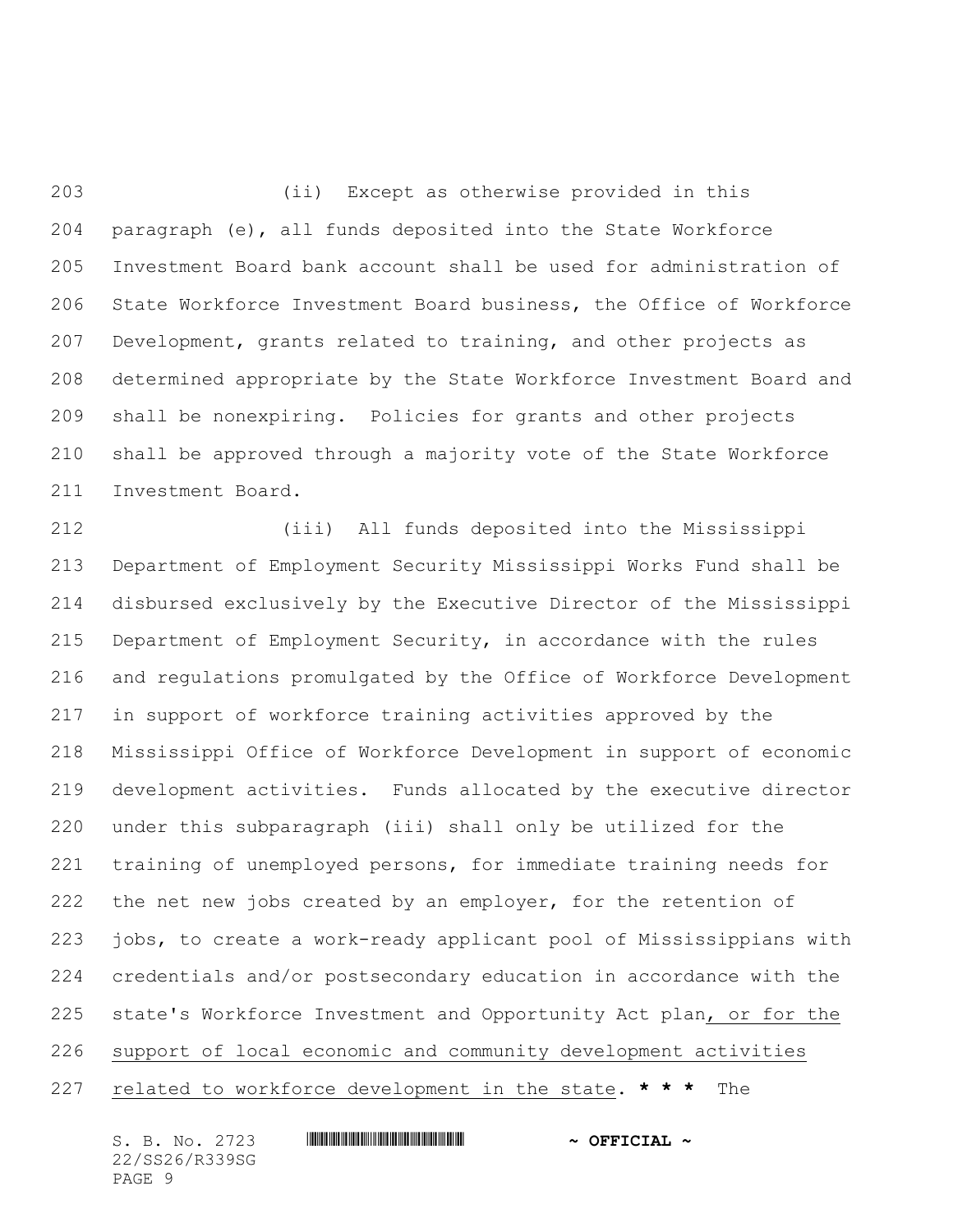Mississippi Office of Workforce Development, in collaboration with the Mississippi Public Community College System and its partners, shall be the primary entity to facilitate training. **\* \* \*** Training conducted utilizing these Mississippi Works funds may be subject to a minimal administrative fee to be paid from the Mississippi Works Fund as authorized by the Mississippi Office of Workforce Development. All costs associated with the administration of these funds shall be reimbursed to the Mississippi Department of Employment Security from the Mississippi Works Fund.

 (iv) 1. The Department of Employment Security shall be the fiscal agent for the receipt and disbursement of all funds in the State Workforce Investment Board bank account, subject to the administrative oversight of the Office of Workforce Development.

 2. In managing the State Workforce Investment Board bank account, the Office of Workforce Development, in coordination with the Mississippi Department of Employment Security as fiscal agent, shall ensure that any funds expended for contractual services rendered to the Office of Workforce Development over Five Thousand Dollars (\$5,000.00) shall be paid only to service providers who have been selected on a competitive basis. Any contract for services entered into using funds from the Workforce Investment Fund bank account shall **\* \* \*** meet the requirements for state contracts set out in Section 31-7-1 et seq.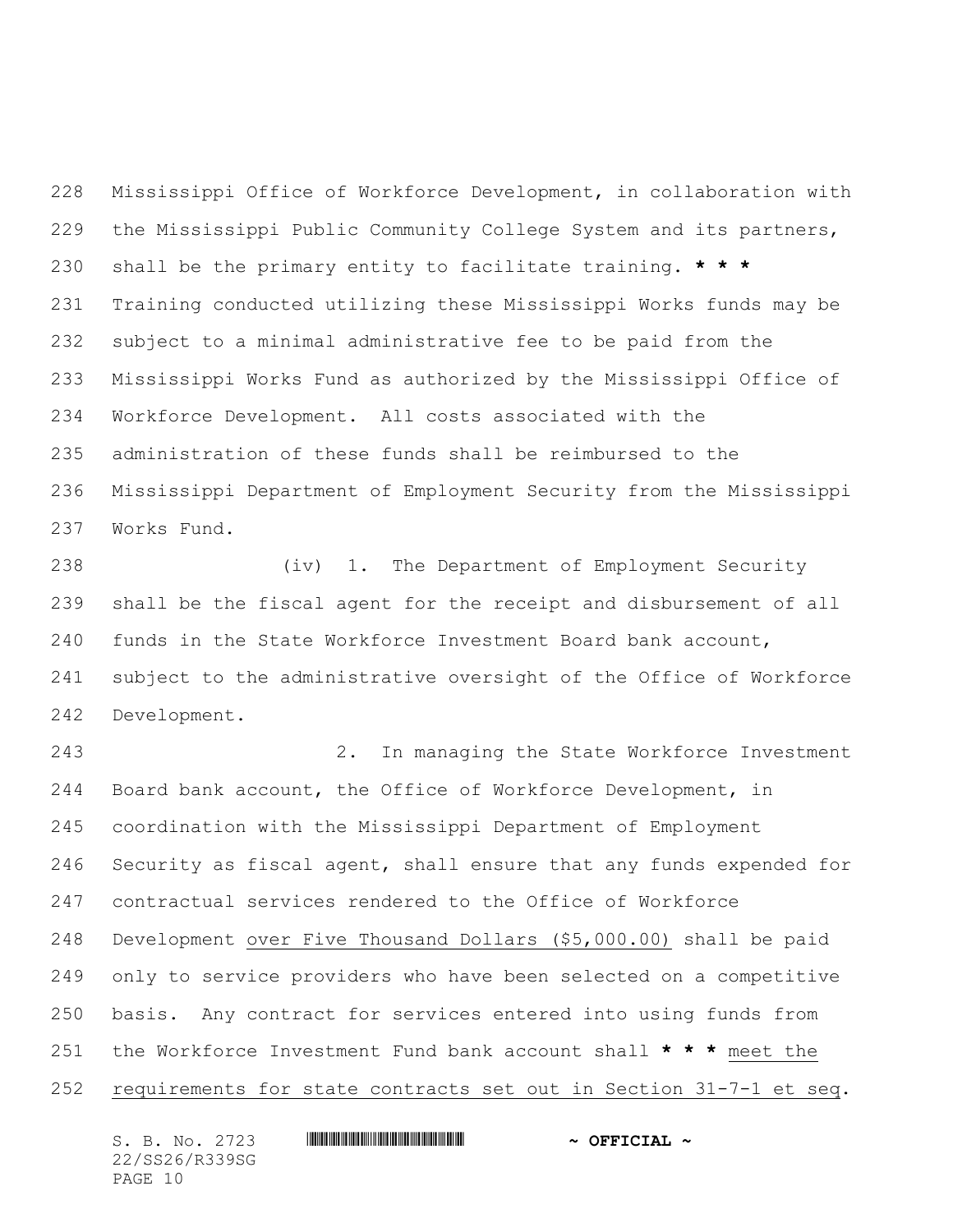3. Any commodities procured for the office shall be procured in accordance with the provisions of Section 31-7-13.

 (v) In addition to other expenditures, the Office of Workforce Development shall expend from the State Workforce Investment Board bank account for the use and benefit of the Office of Workforce Development, such funds as are necessary to prepare and develop a study of workforce development needs that will consist of the following:

 1. An identification of the state's workforce development needs through a well-documented quantitative and qualitative analysis of:

 a. The current and projected workforce training needs of existing and identified potential Mississippi industries, with priority given to assessing the needs of existing in-state industry and business. Where possible, the analysis should include a verification and expansion of existing information previously developed by workforce training and service providers, as well as analysis of existing workforce data, such as the data collected through the Statewide Longitudinal Data System **\* \* \***;

 b. The needs of the state's workers and residents requiring additional workforce training to improve their work skills in order to compete for better employment opportunities, including a priority-based analysis of the critical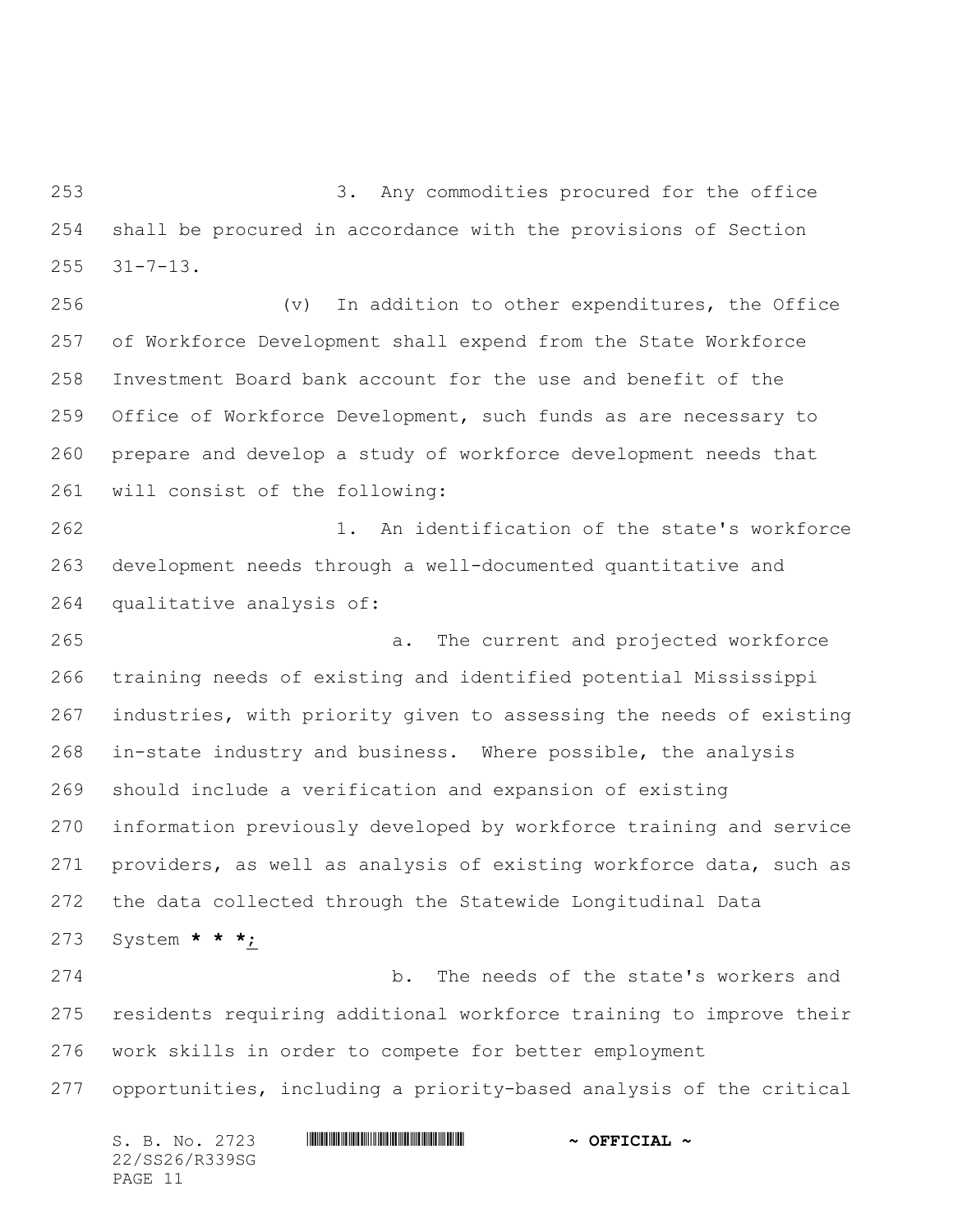factors currently limiting the state's ability to provide a trained and ready workforce **\* \* \***; and c. The needs of workforce service and training providers in improving their ability to offer industry-relevant training, including an assessment of the practical limits of keeping training programs on the leading edge and eliminating those programs with marginal workforce relevance. 2. An assessment of Mississippi's current workforce development service delivery structure relative to the needs quantified in this subparagraph, including: a. Development of a list of strengths/weaknesses/opportunities/threats (SWOT) of the current workforce development delivery system relative to the identified needs; b. Identification of strategic options for workforce development services based on the results of the SWOT analysis; and c. Development of results-oriented measures for each option that can be baselined and, if implemented, tracked over time, with quantifiable milestones and goals. 3. Preparation of a report presenting all subjects set out in this subparagraph to be delivered to the Lieutenant Governor, Speaker of the House of Representatives,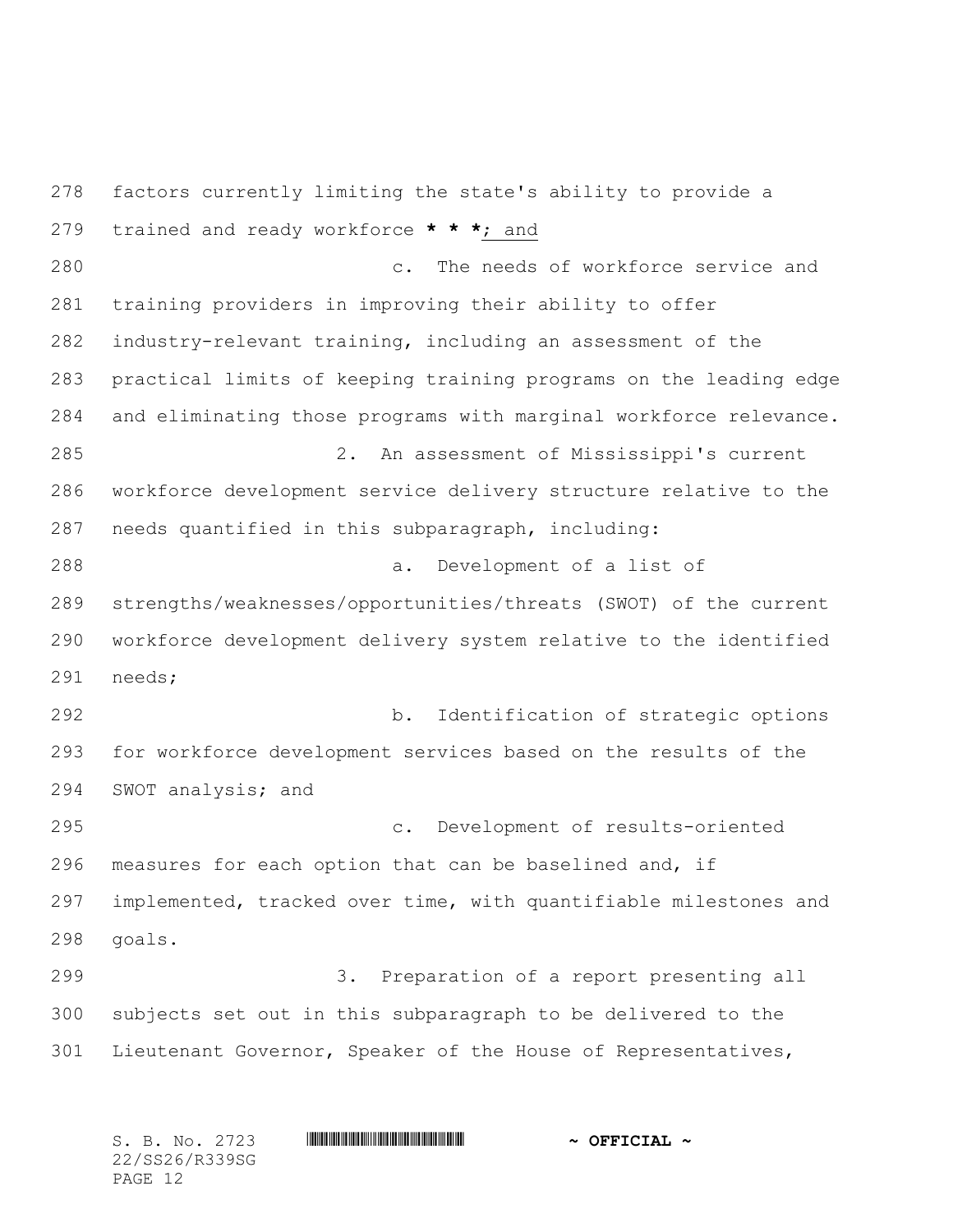Chairman of the Senate Finance Committee and Chairman of the House Appropriations Committee no later than February 1, 2015. 4. Following the preparation of the report, the State Workforce Investment Board shall make a recommendation to the House and Senate Appropriations Committees on future uses of funds deposited to the State Workforce Investment Fund account. Such future uses may include: a. The development of promotion strategies for workforce development programs; b. Initiatives designed to reduce the state's dropout rate, including the development of a statewide career awareness program; c. The long-term monitoring of the state's workforce development programs to determine whether they are addressing the needs of business, industry, and the workers of the state; and d. The study of the potential restructuring of the state's workforce programs and delivery systems. (3) (a) (i) Mississippi Workforce Enhancement Training contributions and State Workforce Investment contributions shall be collected at the following rates: 1. For calendar year 2014 only, the rate of nineteen one-hundredths of one percent (.19%) based upon taxable wages of which eighteen one-hundredths of one percent (.18%) shall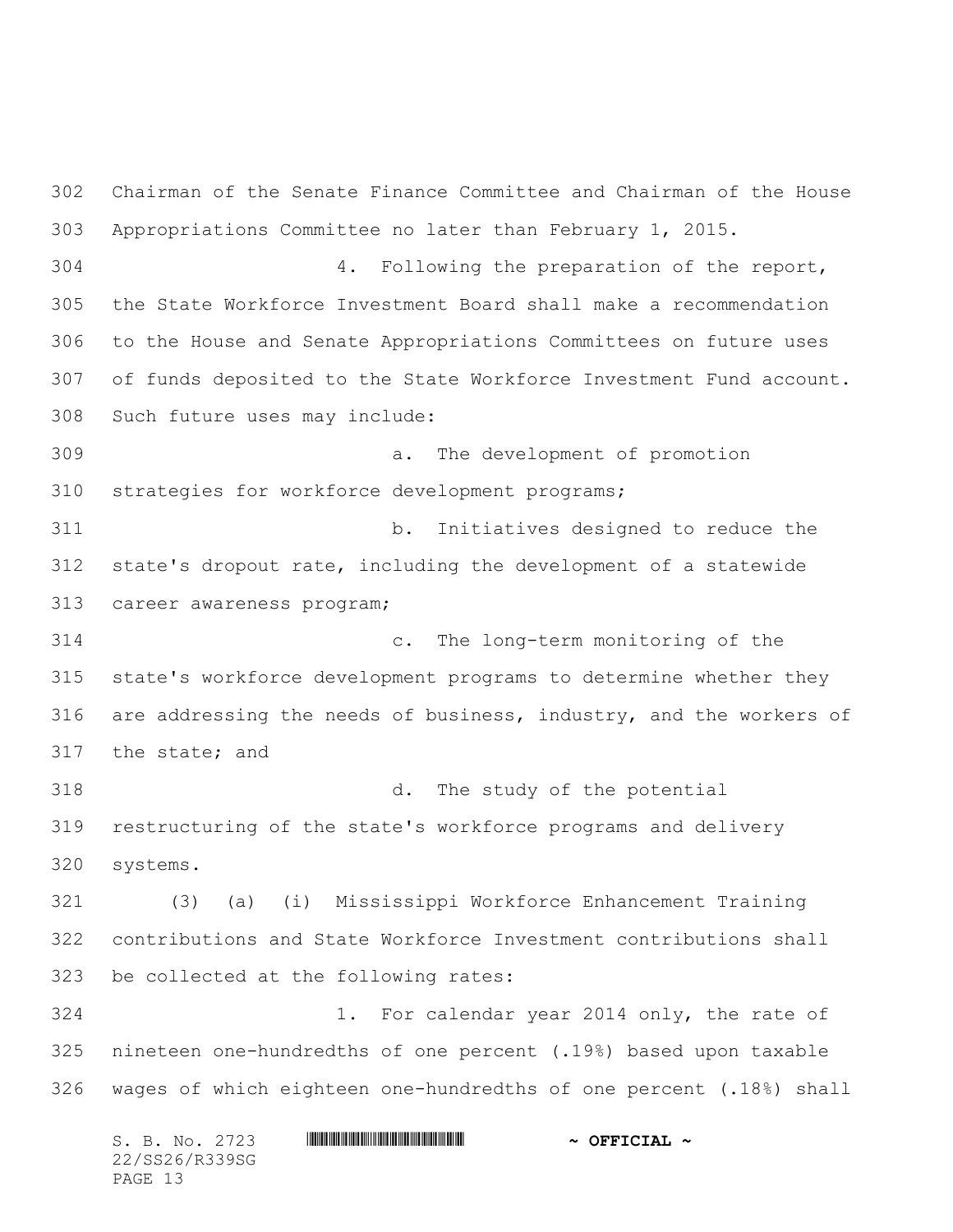be the Workforce Enhancement Training contribution and

 one-hundredths of one percent (.01%) shall be the State Workforce Investment contribution; and

 2. For calendar year 2015 only, the rate of sixteen one-hundredths of one percent (.16%), based upon taxable wages of which fifteen one-hundredths of one percent (.15%) shall be the Workforce Enhancement Training contribution and one-hundredths of one percent (.01%) shall be the State Workforce Investment contribution.

 (ii) Mississippi Workforce Enhancement Training contributions, State Workforce Investment contributions and Mississippi Works contributions shall be collected at the following rates:

 1. For calendar year 2016 only, at a rate of twenty-four one-hundredths percent (.24%), based upon taxable wages, of which fifteen one-hundredths percent (.15%) shall be the Workforce Enhancement Training contribution, one-hundredths of one percent (.01%) shall be the State Workforce Investment contribution and eight one-hundredths percent (.08%) shall be the Mississippi Works contribution.

 2. For calendar years subsequent to calendar year 2016, at a rate of twenty one-hundredths percent (.20%), based upon taxable wages, of which fifteen one-hundredths percent (.15%) shall be the Workforce Enhancement Training contribution, one-hundredths of one percent (.01%) shall be the State Workforce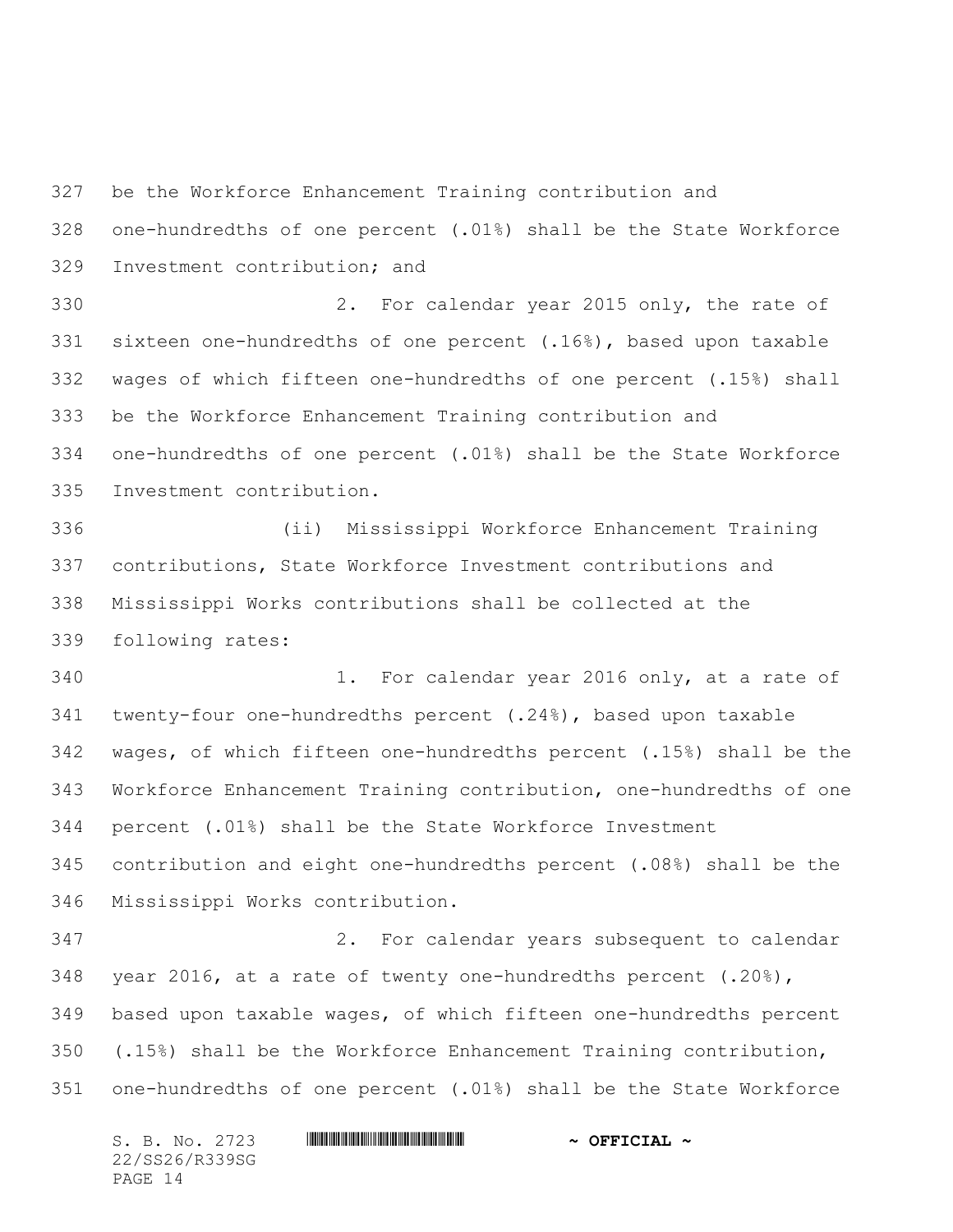Investment contribution and four one-hundredths percent (.04%) shall be the Mississippi Works contribution. The Mississippi Works contribution shall be collected for calendar years in which the general experience ratio, adjusted on the basis of the trust fund adjustment factor and reduced by fifty percent (50%), results in a general experience rate of less than two-tenths percent (.2%). In all other years the Mississippi Works contribution shall not be in effect.

 (iii) The Mississippi Workforce Enhancement Training Fund contribution, the State Workforce Investment contribution and the Mississippi Works contribution shall be in addition to the general experience rate plus the individual experience rate of all employers but shall not be charged to reimbursing or rate-paying political subdivisions or institutions of higher learning, or reimbursing nonprofit organizations, as described in Sections 71-5-357 and 71-5-359.

 (b) All Mississippi Workforce Enhancement Training contributions, State Workforce Investment contributions and Mississippi Works contributions collected shall be deposited initially into the Mississippi Department of Employment Security bank account for clearing contribution collections and shall within two (2) business days be transferred to the Workforce Investment and Training Holding Account. Any Mississippi Workforce Enhancement Training Fund and/or State Workforce Investment Board bank account and/or Mississippi Works Fund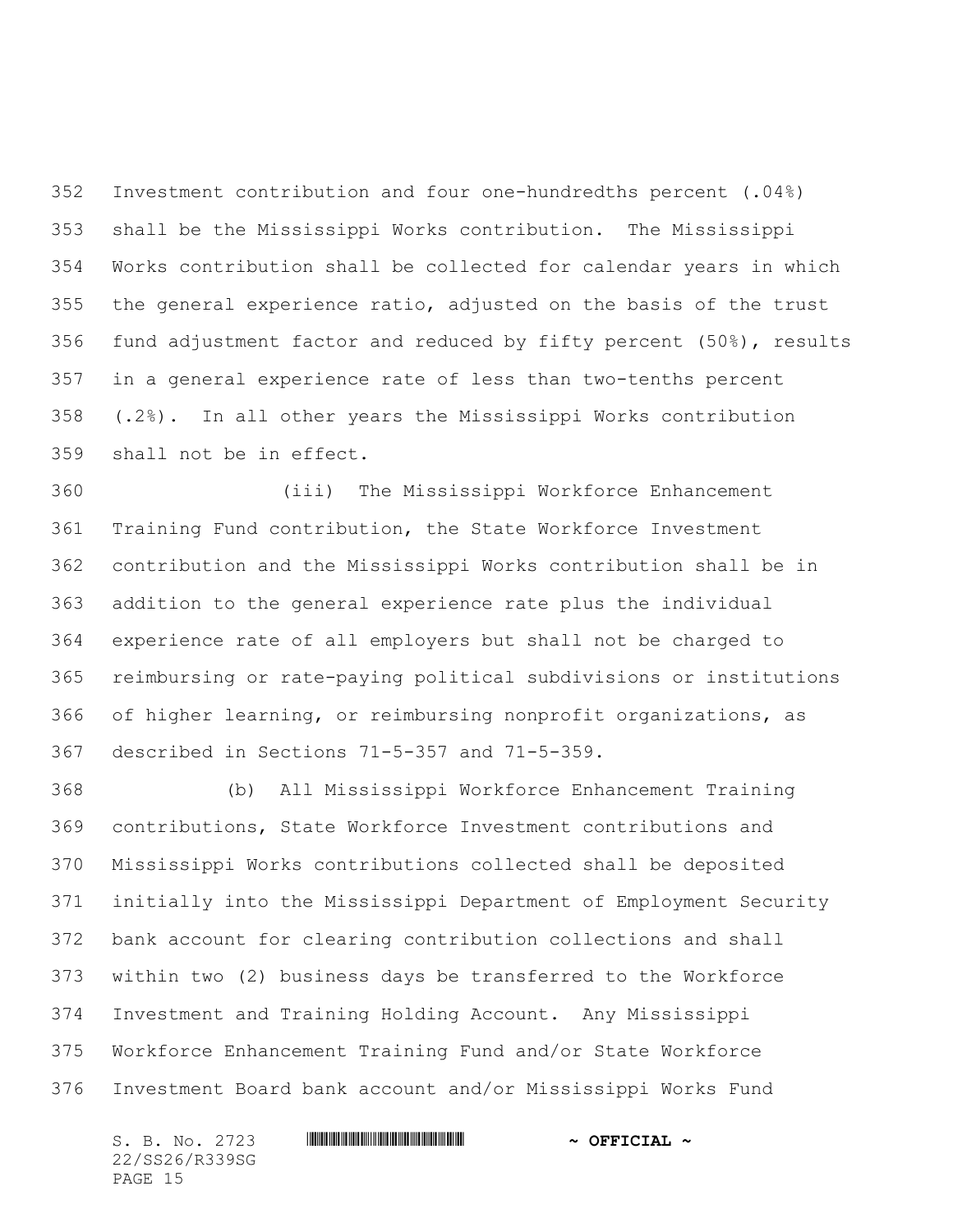transactions from the Mississippi Department of Employment Security bank account for clearing contribution collections that are deposited into the Workforce Investment and Training Fund Holding Account and are not honored by a financial institution will be transferred back to the Mississippi Department of Employment Security bank account for clearing contribution collections out of funds in the Mississippi Workforce Investment and Training Fund Holding Account.

 (c) Suspension of the Workforce Enhancement Training Fund contributions required pursuant to this chapter shall occur if the insured unemployment rate exceeds an average of five and five-tenths percent (5.5%) for the three (3) consecutive months immediately preceding the effective date of the new rate year following such occurrence and shall remain suspended throughout the duration of that rate year. Such suspension shall continue until such time as the three (3) consecutive months immediately preceding the effective date of the next rate year that has an insured unemployment rate of less than an average of four and five-tenths percent (4.5%). Upon such occurrence, reactivation shall be effective upon the first day of the rate year following the event that lifts suspension and shall be in effect for that year and shall continue until such time as a subsequent suspension event as described in this chapter occurs.

 (d) Notwithstanding any other provision contained herein, contribution collections for the State Workforce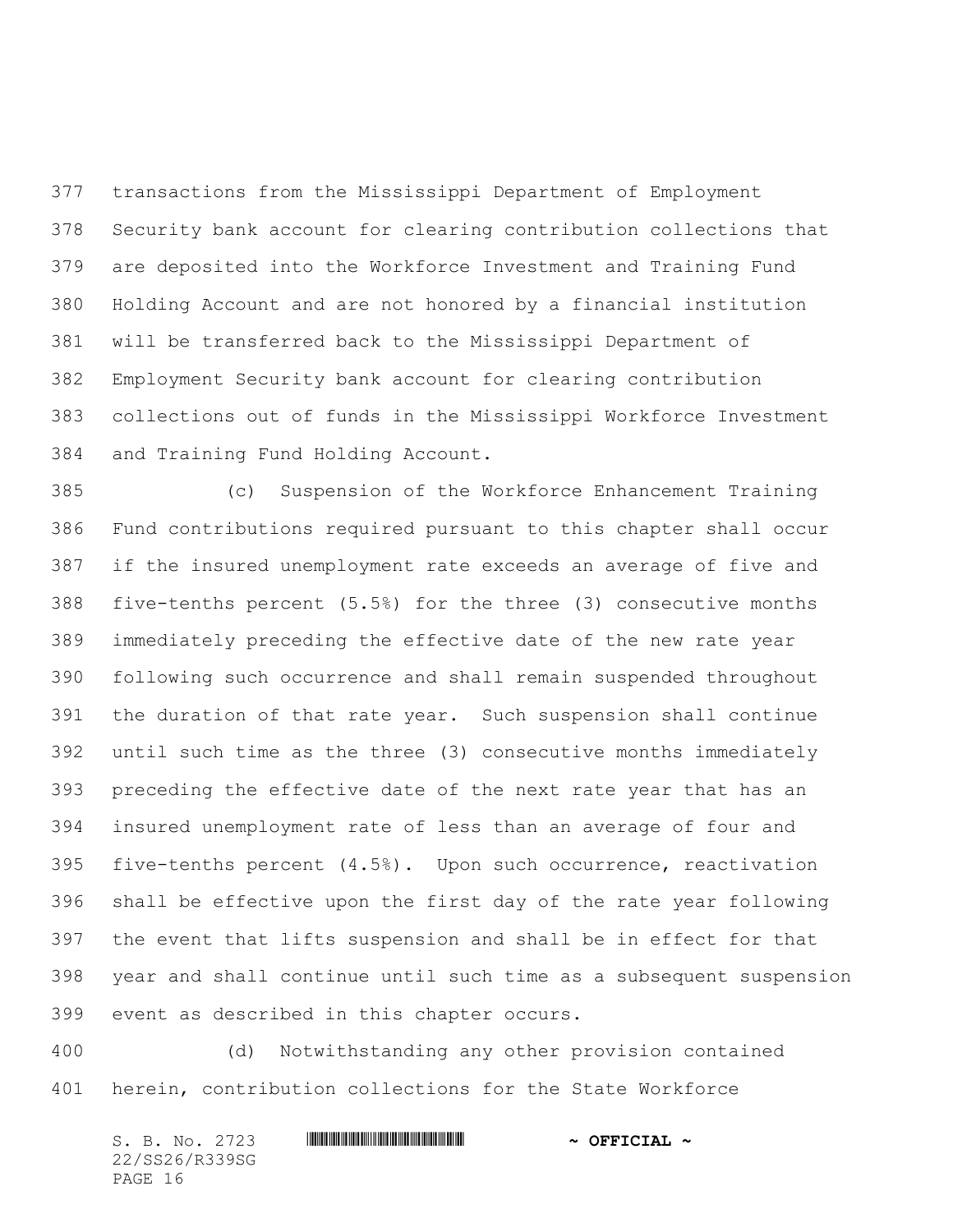Investment Fund, Mississippi Works Fund and Mississippi Workforce Enhancement Training Fund shall not be suspended, under any circumstances, for tax rate year 2021, and the resulting contribution rate of twenty one-hundredths percent (.20%) shall be added to the employer's general and individual experience rate to obtain the total unemployment insurance rate for 2021.

 (4) All collections due or accrued prior to any suspension of the Mississippi Workforce Enhancement Training Fund will be collected based upon the law at the time the contributions accrued, regardless of when they are actually collected.

 **SECTION 2.** Section 71-5-355, Mississippi Code of 1972, is amended as follows:

 71-5-355. (1) As used in this section, the following words and phrases shall have the following meanings, unless the context clearly requires otherwise:

 (a) "Tax year" means any period beginning on January 1 and ending on December 31 of a year.

 (b) "Computation date" means June 30 of any calendar year immediately preceding the tax year during which the particular contribution rates are effective.

(c) "Effective date" means January 1 of the tax year.

 (d) Except as hereinafter provided, "payroll" means the total of all wages paid for employment by an employer as defined in Section 71-5-11, subsection H, plus the total of all remuneration paid by such employer excluded from the definition of

| S. B. No. 2723 | $\sim$ OFFICIAL $\sim$ |
|----------------|------------------------|
| 22/SS26/R339SG |                        |
| PAGE 17        |                        |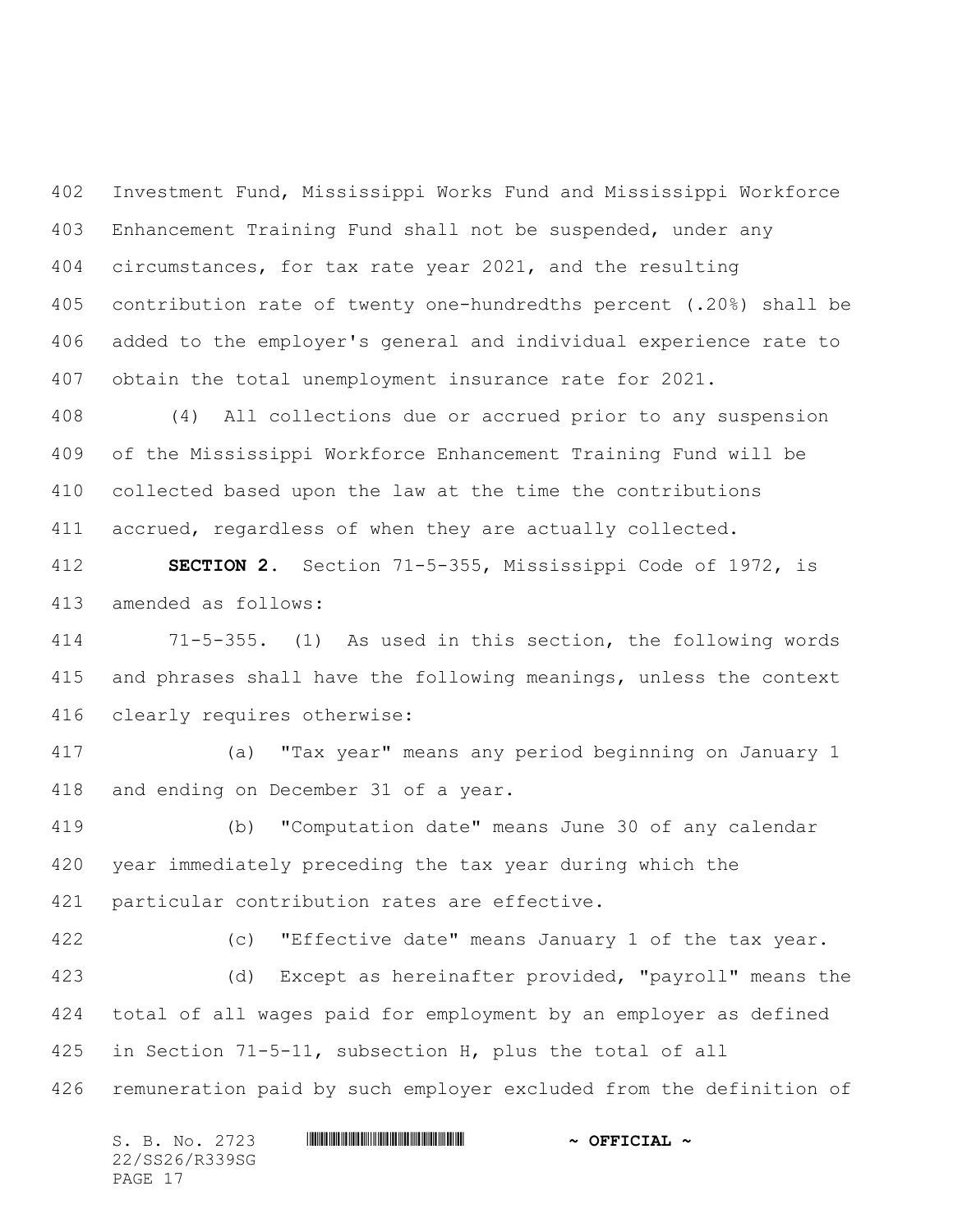wages by Section 71-5-351. For the computation of modified rates, "payroll" means the total of all wages paid for employment by an employer as defined in Section 71-5-11, subsection H.

 (e) For the computation of modified rates, "eligible employer" means an employer whose experience-rating record has been chargeable with benefits throughout the thirty-six (36) consecutive calendar-month period ending on the computation date, except that any employer who has not been subject to the Mississippi Employment Security Law for a period of time sufficient to meet the thirty-six (36) consecutive calendar-month requirement shall be an eligible employer if his or her experience-rating record has been chargeable throughout not less than the twelve (12) consecutive calendar-month period ending on the computation date. No employer shall be considered eligible for a contribution rate less than five and four-tenths percent (5.4%) with respect to any tax year, who has failed to file any two (2) quarterly reports within the qualifying period by September 30 following the computation date. No employer or employing unit shall be eligible for a contribution rate of less than five and four-tenths percent (5.4%) for the tax year in which the employing unit is found by the department to be in violation of Section 71-5-19(2) or (3) and for the next two (2) succeeding tax years. No representative of such employing unit who was a party to a violation as described in Section 71-5-19(2) or (3), if such representative was or is an employing unit in this state,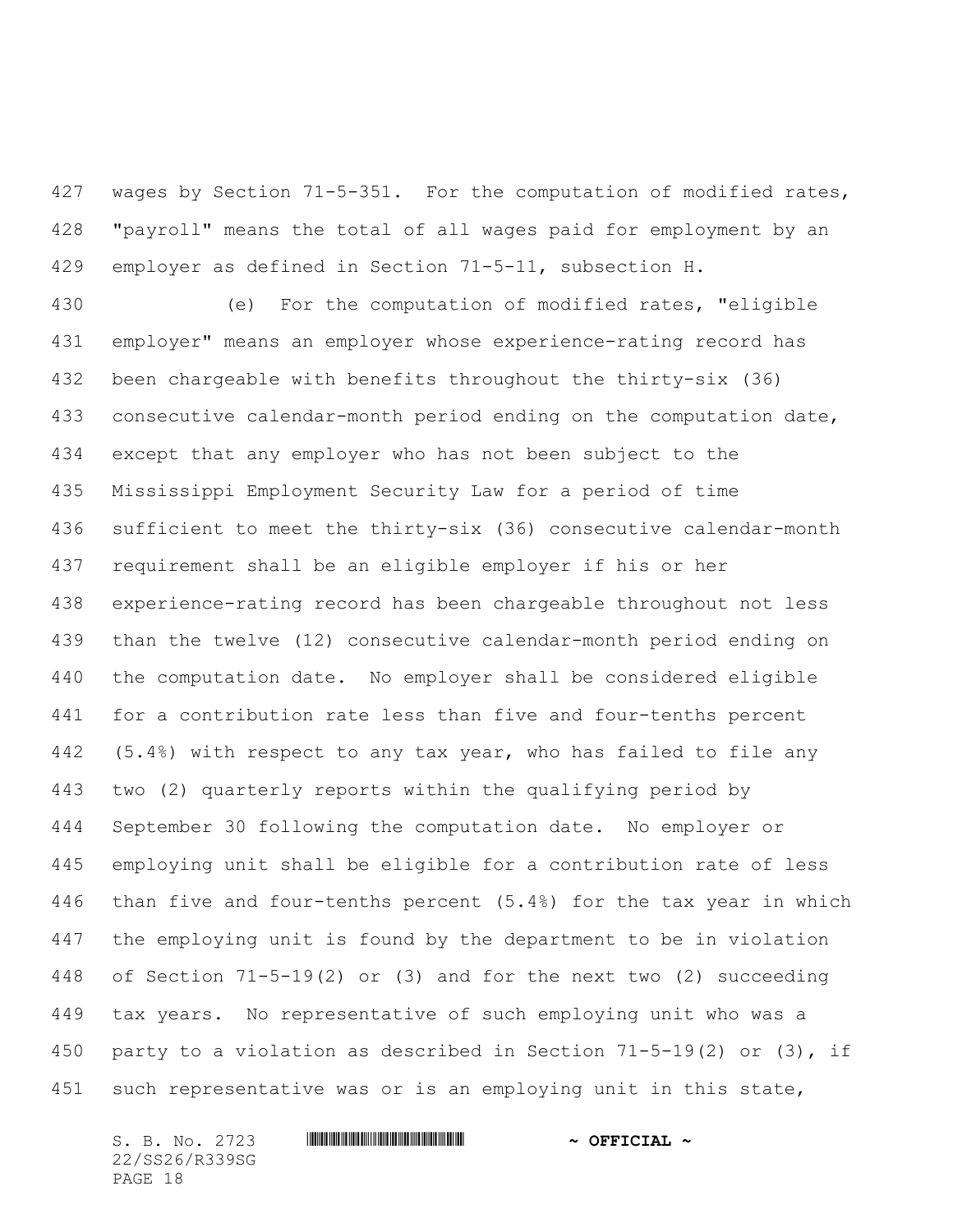shall be eligible for a contribution rate of less than five and four-tenths percent (5.4%) for the tax year in which such violation was detected by the department and for the next two (2) succeeding tax years.

 (f) With respect to any tax year, "reserve ratio" means the ratio which the total amount available for the payment of benefits in the Unemployment Compensation Fund, excluding any amount which has been credited to the account of this state under Section 903 of the Social Security Act, as amended, and which has been appropriated for the expenses of administration pursuant to Section 71-5-457 whether or not withdrawn from such account, on October 31 (close of business) of each calendar year bears to the aggregate of the taxable payrolls of all employers for the twelve (12) calendar months ending on June 30 next preceding.

 (g) "Modified rates" means the rates of employer unemployment insurance contributions determined under the provisions of this chapter and the rates of newly subject employers, as provided in Section 71-5-353.

 (h) For the computation of modified rates, "qualifying period" means a period of not less than the thirty-six (36) consecutive calendar months ending on the computation date throughout which an employer's experience-rating record has been chargeable with benefits; except that with respect to any eligible employer who has not been subject to this article for a period of time sufficient to meet the thirty-six (36) consecutive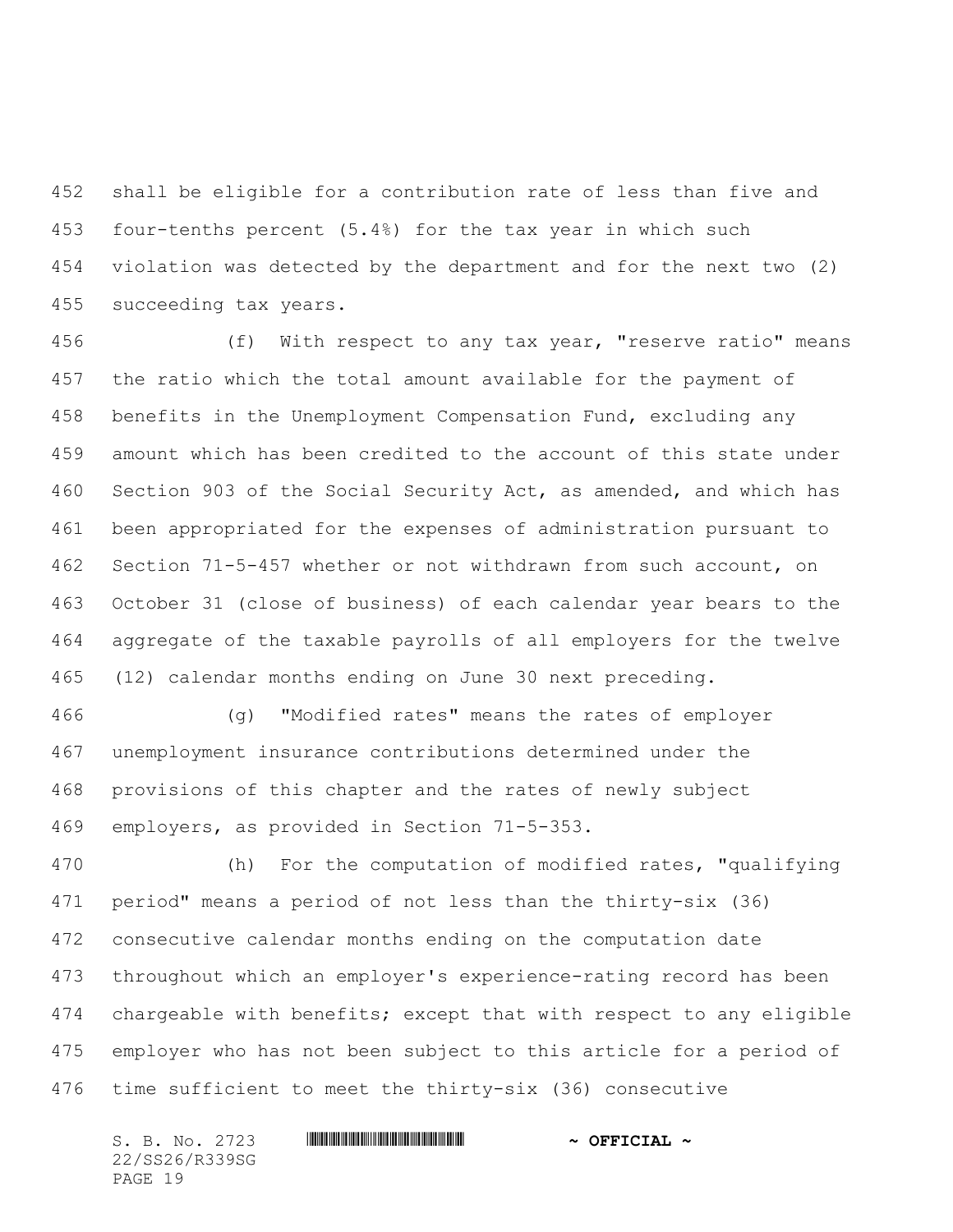calendar-month requirement, "qualifying period" means the period ending on the computation date throughout which his or her experience-rating record has been chargeable with benefits, but in no event less than the twelve (12) consecutive calendar-month period ending on the computation date throughout which his or her experience-rating record has been so chargeable.

 (i) The "exposure criterion" (EC) is defined as the cash balance of the Unemployment Compensation Fund which is available for the payment of benefits as of November 16 of each calendar year or the next working day if November 16 falls on a holiday or a weekend, divided by the total wages, exclusive of wages paid by all state agencies, all political subdivisions, reimbursable nonprofit corporations, and tax-exempt public service employment, for the twelve-month period ending June 30 immediately preceding such date. The EC shall be computed to four (4) decimal places and rounded up if any fraction remains. Notwithstanding any other provision contained herein, the date for determining the cash balance of the Unemployment Compensation Fund which is available for the payment of benefits for the calendar years 2020 and 2021 shall be December 31.

 (j) The "cost rate criterion" (CRC) is defined as follows: Beginning with January 1974, the benefits paid for the twelve-month period ending December 1974 are summed and divided by the total wages for the twelve-month period ending on June 30, 1975. Similar ratios are computed by subtracting the earliest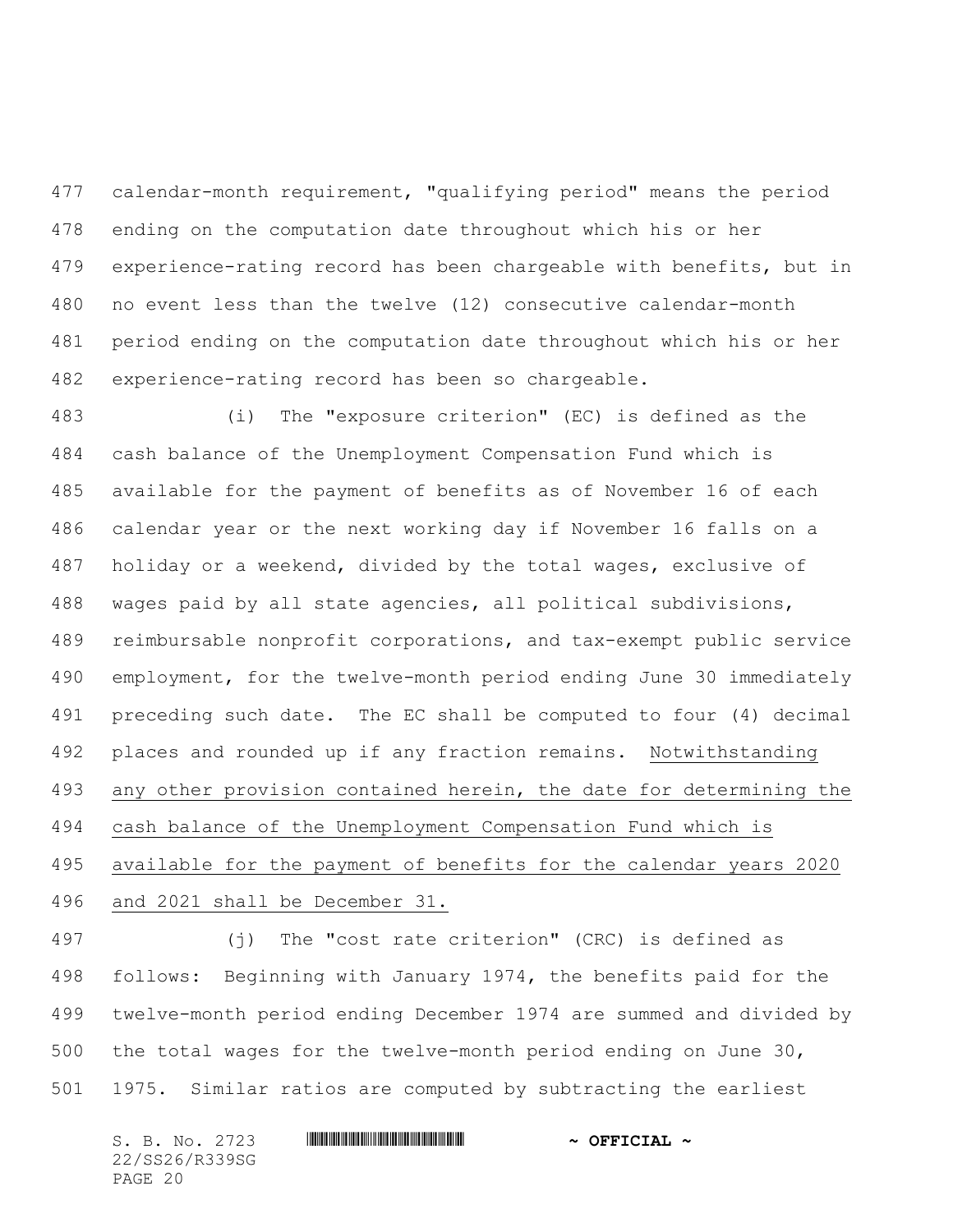month's benefit payments and adding the benefits of the next month in the sequence and dividing each sum of twelve (12) months' benefits by the total wages for the twelve-month period ending on the June 30 which is nearest to the final month of the period used to compute the numerator. If December is the final month of the period used to compute the numerator, then the twelve-month period ending the following June 30 will be used for the denominator. Benefits and total wages used in the computation of the cost rate criterion shall exclude all benefits and total wages applicable to state agencies, political subdivisions, reimbursable nonprofit corporations, and tax-exempt PSE employment.

 The CRC shall be computed as the average for the highest monthly value of the cost rate criterion computations during each of the economic cycles since the calendar year 1974 as defined by the National Bureau of Economic Research. The CRC shall be computed to four (4) decimal places and any remainder shall be rounded up.

 The CRC shall be adjusted only through annual computations and additions of future economic cycles.

 (k) "Size of fund index" (SOFI) is defined as the ratio of the exposure criterion (EC) to the cost rate criterion (CRC). The target size of fund index will be fixed at 1.0. If the insured unemployment rate (IUR) exceeds a four and five-tenths percent (4.5%) average for the most recent completed July to June period, the target SOFI will be .8 and will remain at that level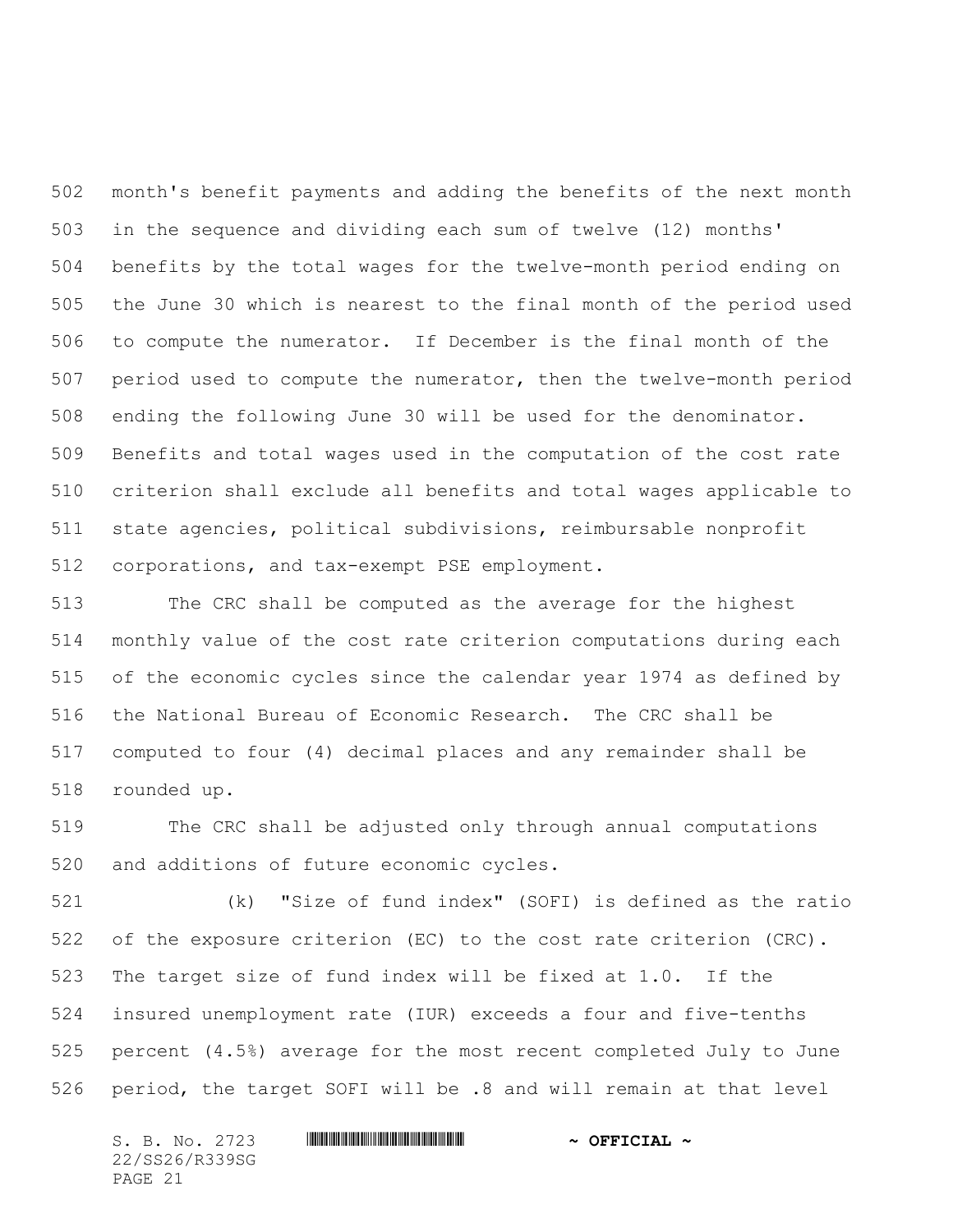until the computed SOFI (the average exposure criterion of the current year and the preceding year divided by the average cost rate criterion) equals 1.0 or the average IUR falls to four and five-tenths percent (4.5%) or less for any period July to June. However, if the IUR falls below two and five-tenths percent (2.5%) for any period July to June the target SOFI shall be 1.2 until such time as the computed SOFI is equal to or greater than 1.0 or the IUR is equal to or greater than two and five-tenths percent (2.5%), at which point the target SOFI shall return to 1.0.

 (l) No employer's unemployment contribution general experience rate plus individual unemployment experience rate shall exceed five and four-tenths percent (5.4%). Accrual rules shall apply for purposes of computing contribution rates including associated functions.

 (m) The term "general experience rate" has the same meaning as the minimum tax rate.

(2) Modified rates:

 (a) For any tax year, when the reserve ratio on the preceding November 16, in the case of any tax year, equals or exceeds three percent (3%), the modified rates, as hereinafter prescribed, shall be in effect. In computation of this reserve ratio, any remainder shall be rounded down.

 (b) Modified rates shall be determined for the tax year for each eligible employer on the basis of his or her experience-rating record in the following manner: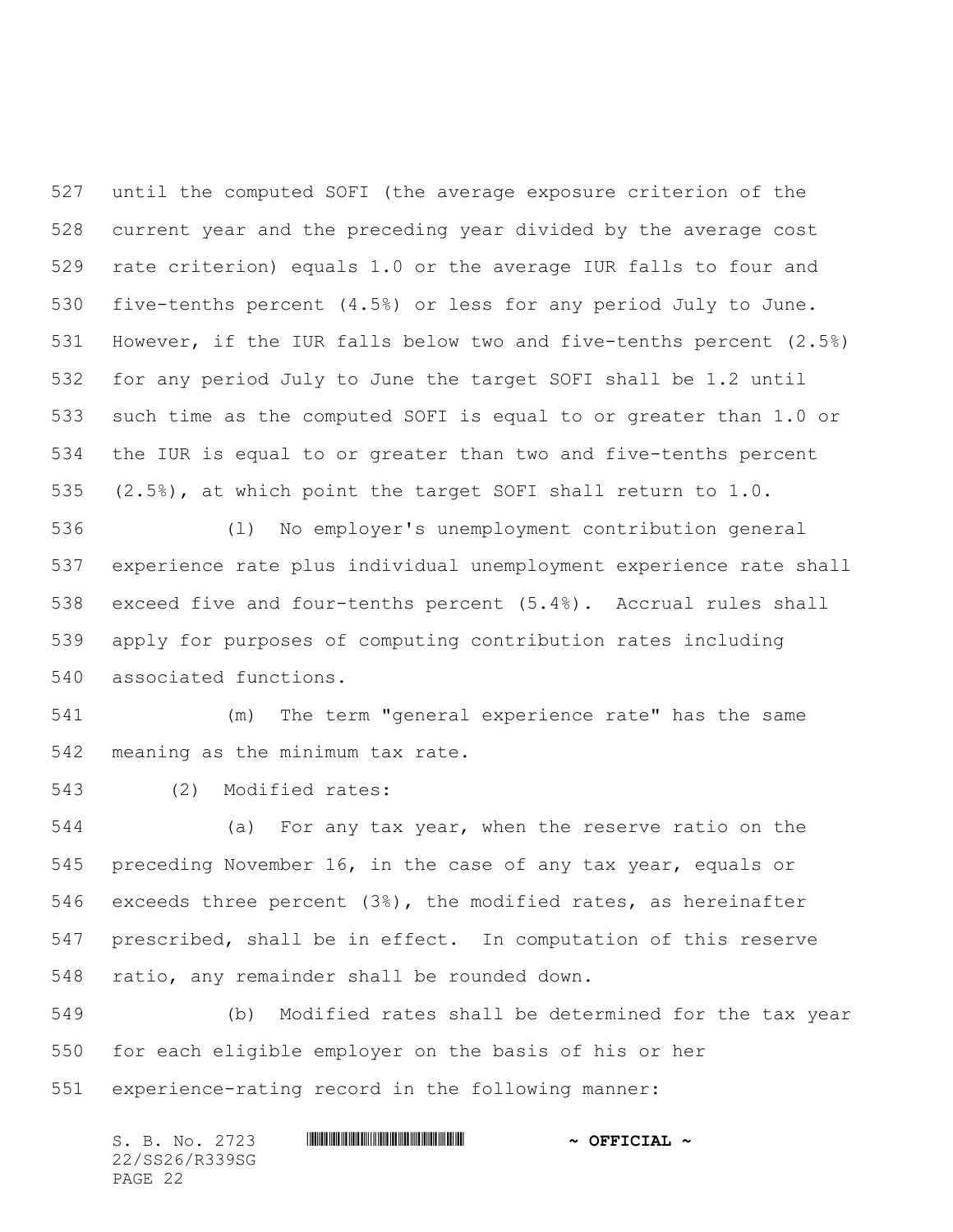(i) The department shall maintain an experience-rating record for each employer. Nothing in this chapter shall be construed to grant any employer or individuals performing services for him or her any prior claim or rights to the amounts paid by the employer into the fund.

 (ii) Benefits paid to an eligible individual shall be charged against the experience-rating record of his or her base period employers in the proportion to which the wages paid by each base period employer bears to the total wages paid to the individual by all the base period employers, provided that benefits shall not be charged to an employer's experience-rating record if the department finds that the individual:

 1. Voluntarily left the employ of such employer without good cause attributable to the employer or to accept other work;

 2. Was discharged by such employer for misconduct connected with his or her work;

 3. Refused an offer of suitable work by such employer without good cause, and the department further finds that such benefits are based on wages for employment for such employer prior to such voluntary leaving, discharge or refusal of suitable work, as the case may be;

 4. Had base period wages which included wages for previously uncovered services as defined in Section 71-5-511(e) to the extent that the Unemployment Compensation Fund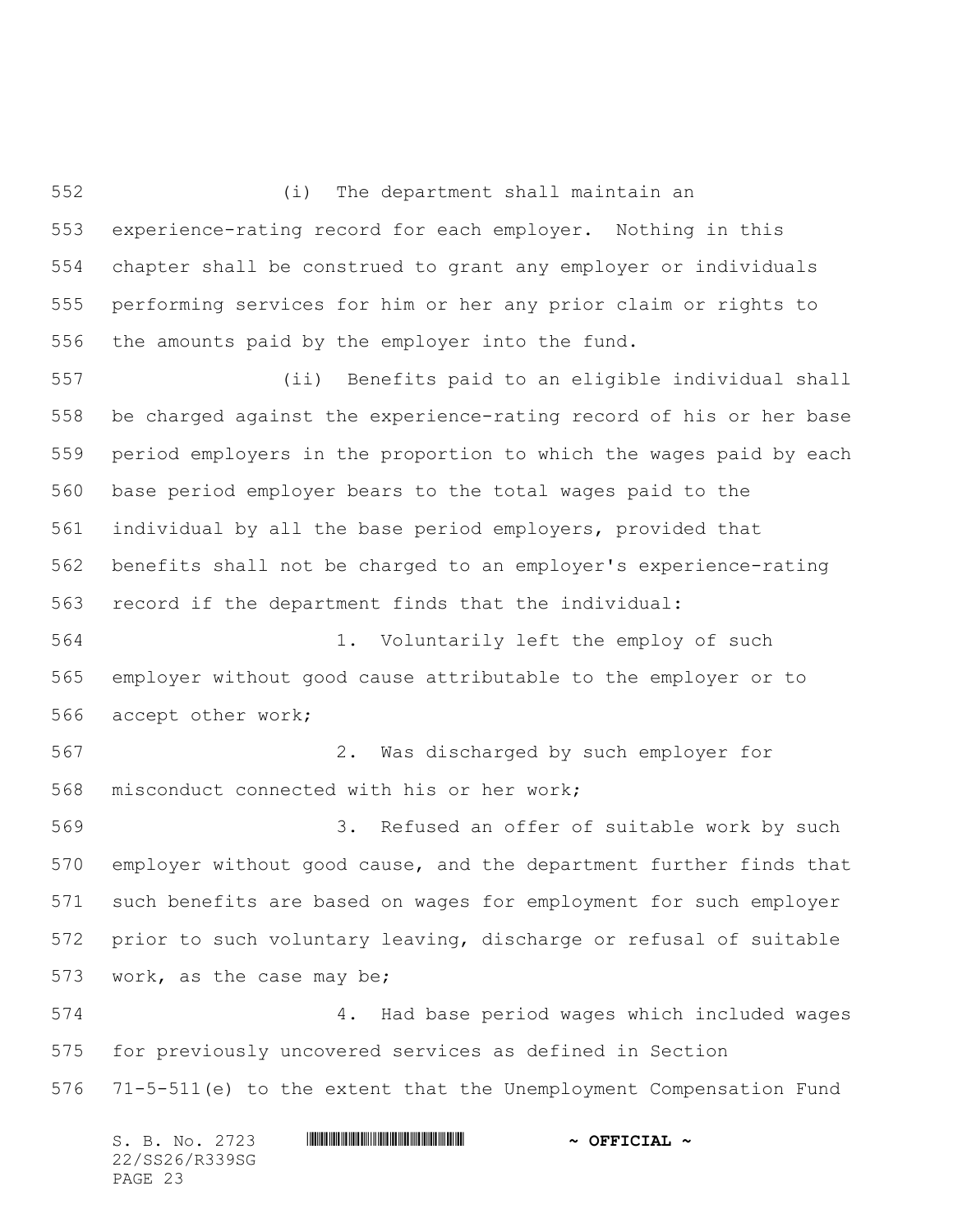is reimbursed for such benefits pursuant to Section 121 of Public Law 94-566;

 5. Extended benefits paid under the provisions of Section 71-5-541 which are not reimbursable from federal funds shall be charged to the experience-rating record of base period employers;

 6. Is still working for such employer on a regular part-time basis under the same employment conditions as hired. Provided, however, that benefits shall be charged against an employer if an eligible individual is paid benefits who is still working for such employer on a part-time "as-needed" basis; 7. Was hired to replace a United States serviceman or servicewoman called into active duty and was laid off upon the return to work by that serviceman or servicewoman, unless such employer is a state agency or other political subdivision or instrumentality of the state;

 8. Was paid benefits during any week while in training with the approval of the department, under the provisions of Section 71-5-513B, or for any week while in training approved under Section 236(a)(1) of the Trade Act of 1974, under the provisions of Section 71-5-513C;

 9. Is not required to serve the one-week waiting period as described in Section 71-5-505(2). In that event, only the benefits paid in lieu of the waiting period week may be noncharged; or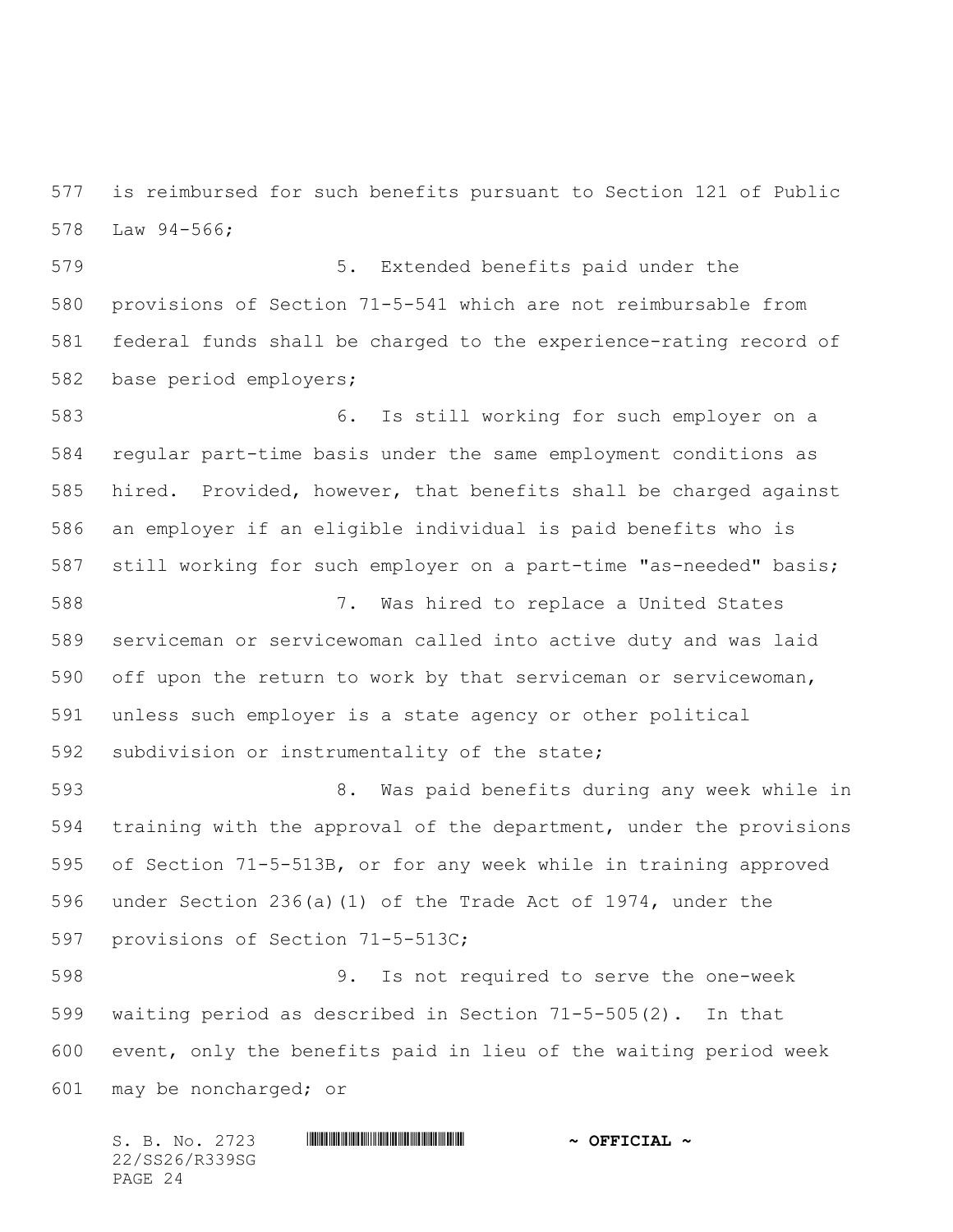10. Was paid benefits as a result of a fraudulent claim, provided notification was made to the Mississippi Department of Employment Security in writing or by email by the employer, within ten (10) days of the mailing of the notice of claim filed to the employer's last-known address.

 (iii) Notwithstanding any other provision contained herein, an employer shall not be noncharged when the department finds that the employer or the employer's agent of record was at fault for failing to respond timely or adequately to the request of the department for information relating to an unemployment claim that was subsequently determined to be improperly paid, unless the employer or the employer's agent of record shows good cause for having failed to respond timely or adequately to the request of the department for information. For purposes of this subparagraph "good cause" means an event that prevents the employer or employer's agent of record from timely responding, and includes a natural disaster, emergency or similar event, or an illness on the part of the employer, the employer's agent of record, or their staff charged with responding to such inquiries when there is no other individual who has the knowledge or ability to respond. Any agency error that resulted in a delay in, or the failure to deliver notice to, the employer or the employer's agent of record shall also be considered good cause for purposes of this subparagraph.

22/SS26/R339SG PAGE 25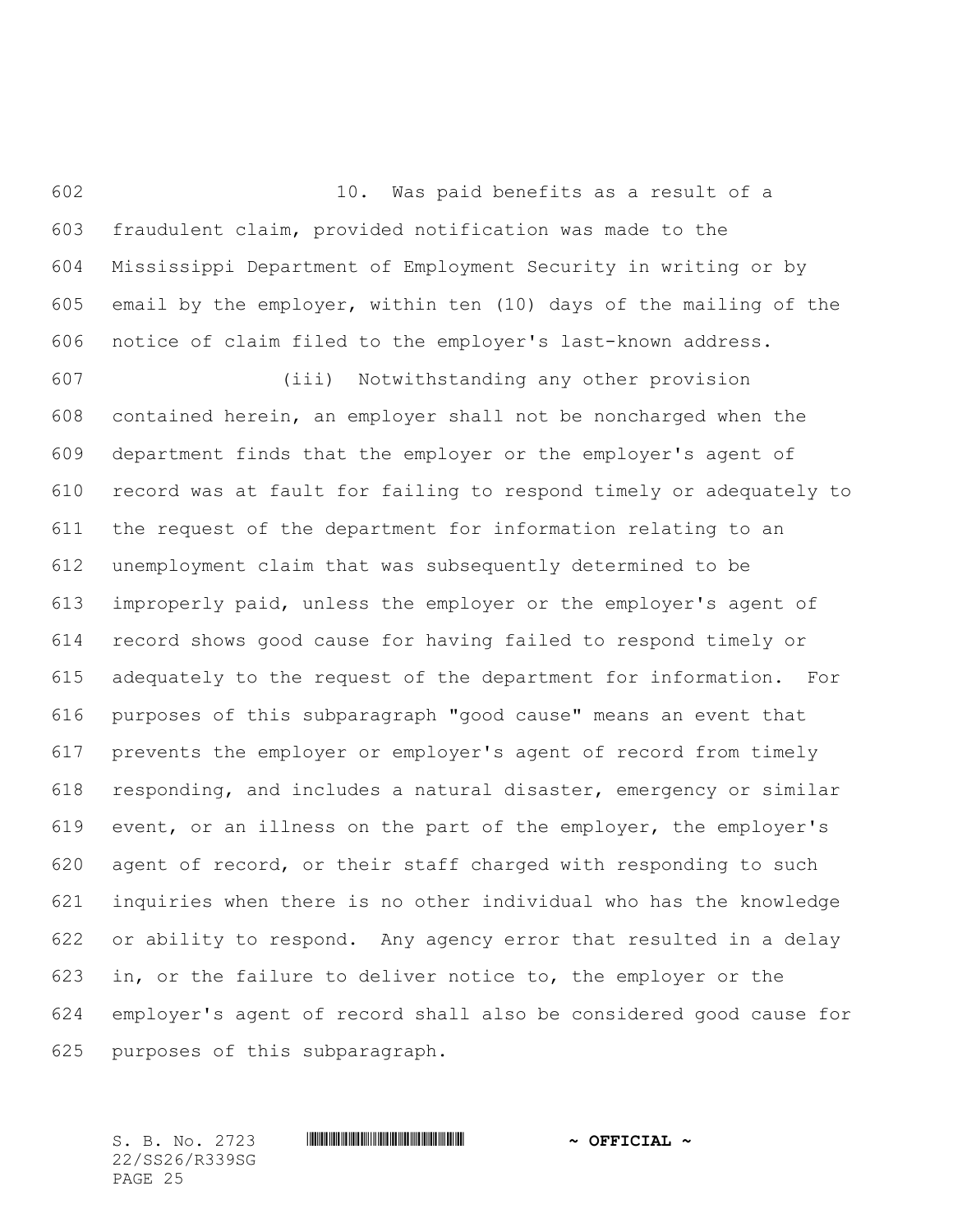(iv) The department shall compute a benefit ratio for each eligible employer, which shall be the quotient obtained by dividing the total benefits charged to his or her experience-rating record during the period his or her experience-rating record has been chargeable, but not less than the twelve (12) consecutive calendar-month period nor more than the thirty-six (36) consecutive calendar-month period ending on the computation date, by his or her total taxable payroll for the same period on which all unemployment insurance contributions due have been paid on or before the September 30 immediately following the computation date. Such benefit ratio shall be computed to the tenth of a percent (.1%), rounding any remainder to the next higher tenth.

 (v) 1. The unemployment insurance contribution rate for each eligible employer shall be the sum of two (2) rates: his or her individual experience rate in the range from zero percent (0%) to five and four-tenths percent (5.4%), plus a general experience rate. In no event shall the resulting unemployment insurance rate be in excess of five and four-tenths 645 percent  $(5.4)$ , however, it is the intent of this section to provide the ability for employers to have a tax rate, the general experience rate plus the individual experience rate, of up to five and four-tenths percent (5.4%).

22/SS26/R339SG PAGE 26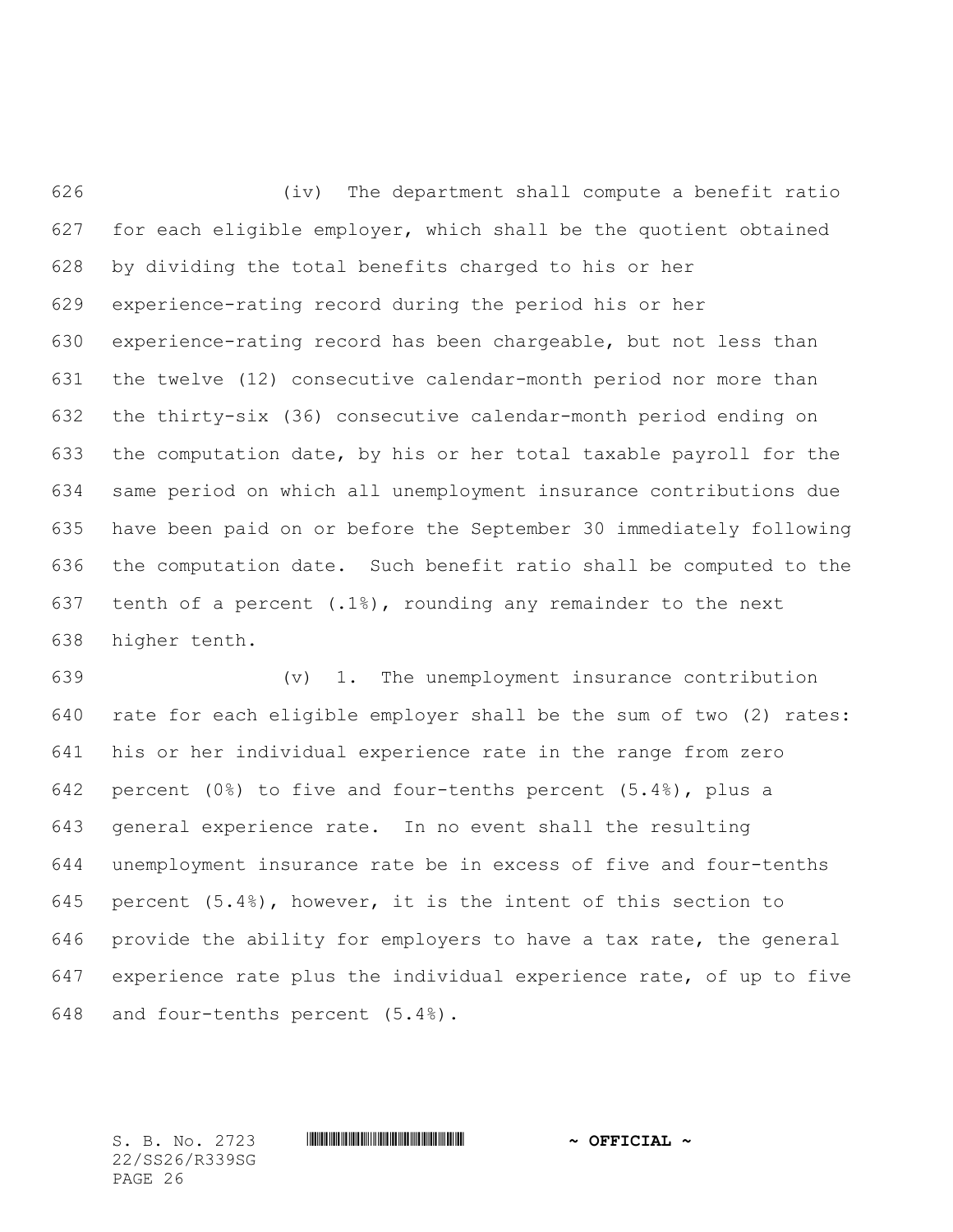2. The employer's individual experience rate shall be equal to his or her benefit ratio as computed under paragraph (b)(iv) of this subsection (2).

 3. The general experience rate shall be determined in the following manner: The department shall determine annually, for the thirty-six (36) consecutive calendar-month period ending on the computation date, the amount of benefits which were not charged to the record of any employer and of benefits which were ineffectively charged to the employer's experience-rating record. For the purposes of this item 3, the term "ineffectively charged benefits" shall include:

 a. The total of the amounts of benefits charged to the experience-rating records of all eligible employers which caused their benefit ratios to exceed five and four-tenths percent (5.4%);

 b. The total of the amounts of benefits charged to the experience-rating records of all ineligible employers which would cause their benefit ratios to exceed five and four-tenths percent (5.4%) if they were eligible employers; and

 c. The total of the amounts of benefits charged or chargeable to the experience-rating record of any employer who has discontinued his or her business or whose coverage has been terminated within such period; provided, that solely for the purposes of determining the amounts of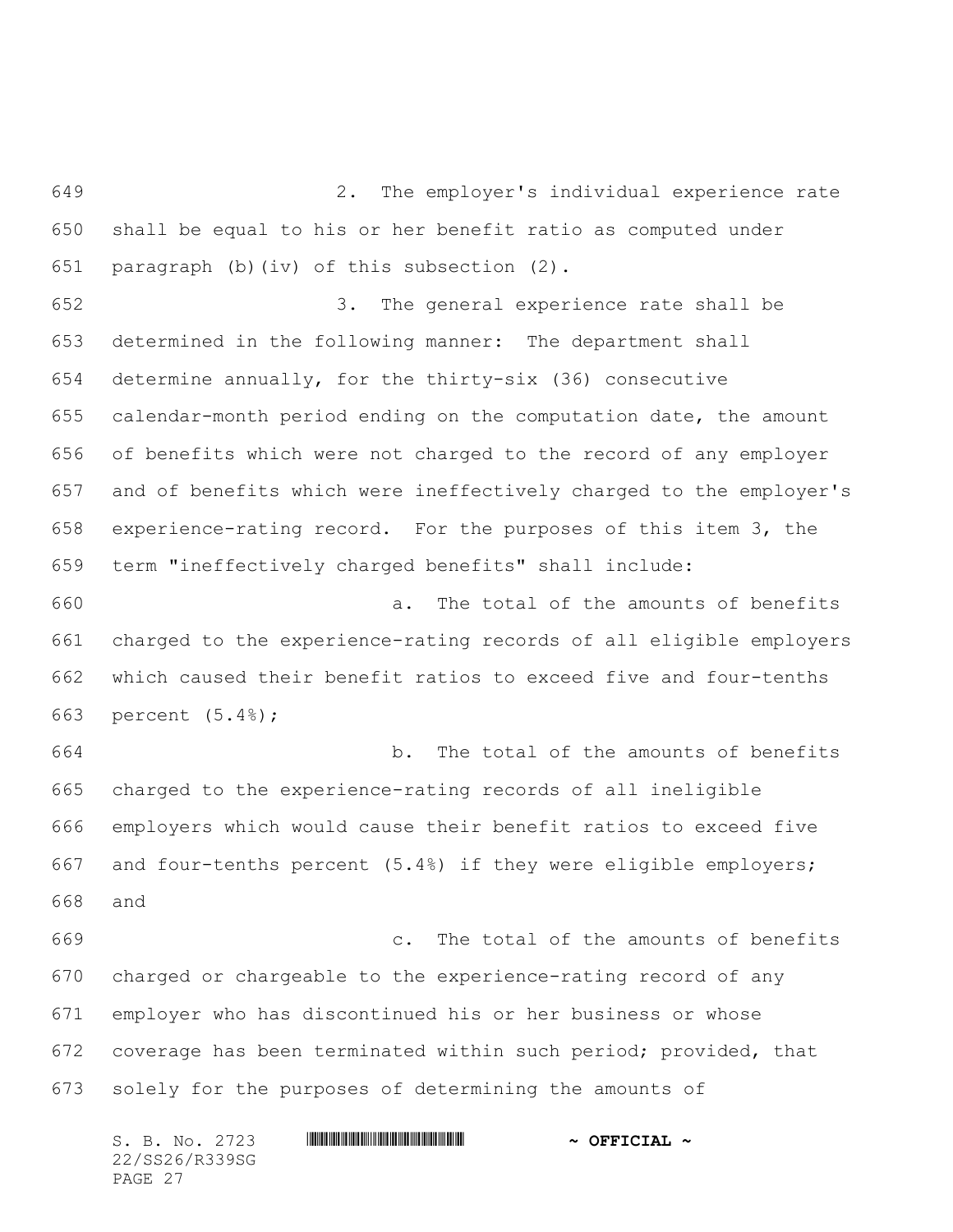ineffectively charged benefits as herein defined, a "benefit ratio" shall be computed for each ineligible employer, which shall be the quotient obtained by dividing the total benefits charged to his or her experience-rating record throughout the period ending on the computation date, during which his or her experience-rating record has been chargeable with benefits, by his or her total taxable payroll for the same period on which all unemployment insurance contributions due have been paid on or before the September 30 immediately following the computation date; and provided further, that such benefit ratio shall be computed to the tenth of one percent (.1%) and any remainder shall be rounded to the next higher tenth.

 The ratio of the sum of these amounts (subsection 687 (2)(b)(v)3a, b and c) to the taxable wages paid during the same period divided by all eligible employers whose benefit ratio did not exceed five and four-tenths percent (5.4%), computed to the 690 next higher tenth of one percent  $(.1%)$ , shall be the general experience rate; however, the general experience rate for rate year 2014 shall be two tenths of one percent (.2%) and to that will be added the employer's individual experience rate for the total unemployment insurance rate.

 4. a. Except as otherwise provided in this item 4, the general experience rate shall be adjusted by use of the size of fund index factor. This factor may be positive or negative, and shall be determined as follows: From the target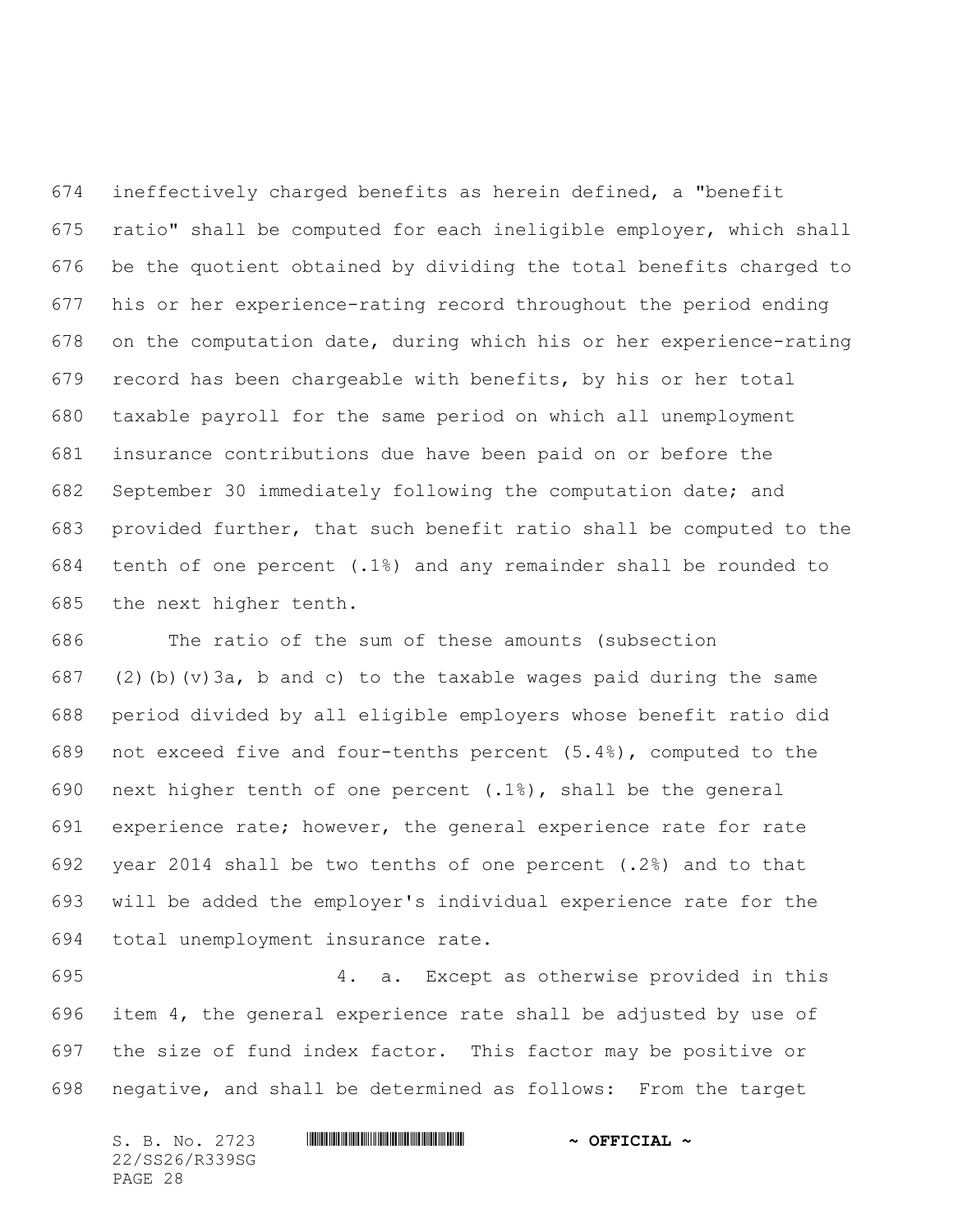SOFI, as defined in subsection (1)(k) of this section, subtract the simple average of the current and preceding years' exposure criterions divided by the cost rate criterion, as defined in subsection (1)(j) of this section. The result is then multiplied by the product of the CRC, as defined in subsection (1)(j) of this section, and total wages for the twelve-month period ending June 30 divided by the taxable wages for the twelve-month period ending June 30. This is the percentage positive or negative added to the general experience rate. The sum of the general experience rate and the trust fund adjustment factor shall be multiplied by fifty percent (50%) and this product shall be computed to one (1) decimal place, and rounded to the next higher tenth.

 b. Notwithstanding the minimum rate provisions as set forth in subsection (1)(l) of this section, the general experience rate of all employers shall be reduced by seven one-hundredths of one percent (.07%) for calendar year 2013 only. 5. The general experience rate shall be zero

 percent (0%) unless the general experience ratio for any tax year as computed and adjusted on the basis of the trust fund adjustment factor and reduced by fifty percent (50%) is an amount equal to or greater than two-tenths of one percent (.2%), then the general experience rate shall be the computed general experience ratio and adjusted on the basis of the trust fund adjustment factor and reduced by fifty percent (50%); however, in no case shall the sum of the general experience plus the individual experience

22/SS26/R339SG PAGE 29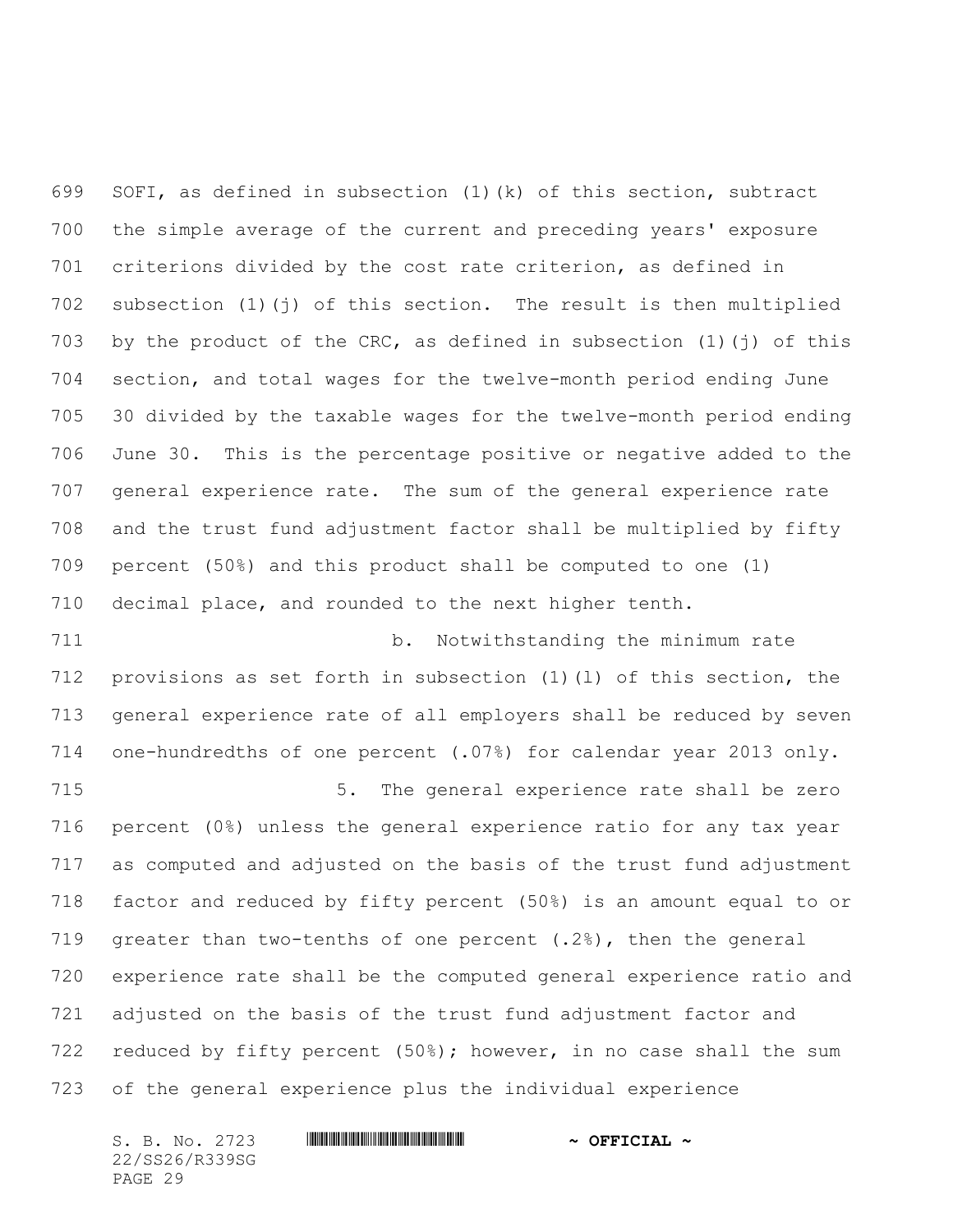unemployment insurance rate exceed five and four-tenths percent (5.4%). For rate years subsequent to 2014, Mississippi Workforce Enhancement Training contribution rate, and/or State Workforce Investment contribution rate, and/or Mississippi Works contribution rate, when in effect, shall be added to the unemployment contribution rate, regardless of whether the addition of this contribution rate causes the total contribution rate for the employer to exceed five and four-tenths percent (5.4%). 6. The department shall include in its annual rate notice to employers a brief explanation of the elements of the general experience rate, and shall include in its regular publications an annual analysis of benefits not charged to the record of any employer, and of the benefit experience of employers 737 by industry group whose benefit ratio exceeds four percent (4%), and of any other factors which may affect the size of the general experience rate.

 7. Notwithstanding any other provision contained herein, the general experience rate for calendar year 2021 shall be zero percent (0%). Charges attributed to each employer's individual experience rate for the period March 8, 2020, through June 30, 2020, will not impact the employer's individual experience rate calculations for purposes of calculating the total unemployment insurance rate for 2021 and the two (2) subsequent tax rate years. Moreover, charges attributed to each employer's individual experience rate for the period July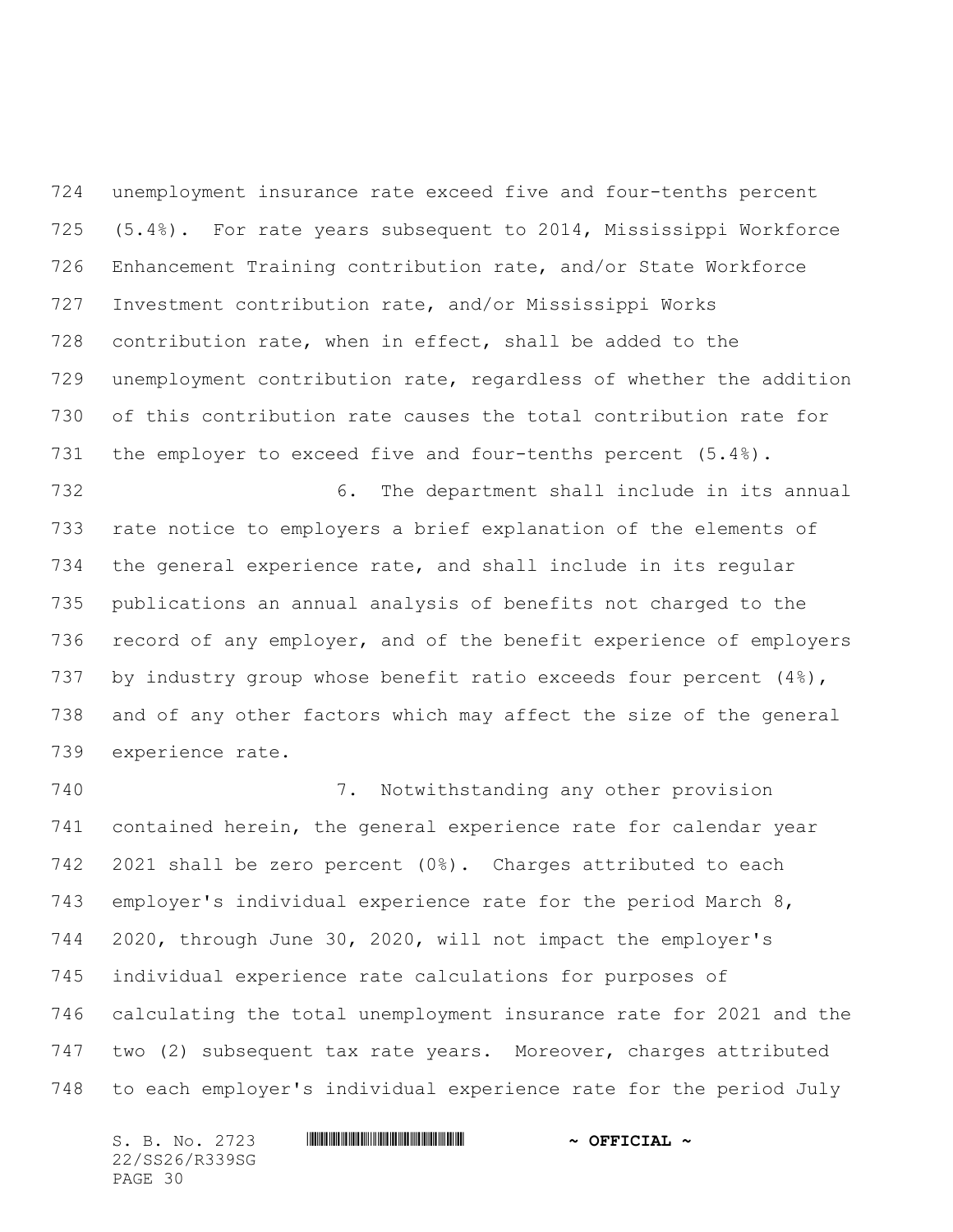1, 2020, through December 31, 2020, will not impact the employer's individual experience rate calculations for purposes of calculating the total unemployment insurance rate for 2022 and the two (2) subsequent tax rate years.

 (vi) When any employing unit in any manner succeeds to or acquires the organization, trade, business or substantially all the assets thereof of an employer, excepting any assets retained by such employer incident to the liquidation of his or her obligations, whether or not such acquiring employing unit was an employer within the meaning of Section 71-5-11, subsection H, prior to such acquisition, and continues such organization, trade or business, the experience-rating and payroll records of the predecessor employer shall be transferred as of the date of acquisition to the successor employer for the purpose of rate determination.

 (vii) When any employing unit succeeds to or acquires a distinct and severable portion of an organization, trade or business, the experience-rating and payroll records of such portion, if separately identifiable, shall be transferred to the successor upon:

 1. The mutual consent of the predecessor and 770 the successor;

771 2. Approval of the department; 3. Continued operation of the transferred 773 portion by the successor after transfer; and

| S. B. No. 2723 | $\sim$ OFFICIAL $\sim$ |
|----------------|------------------------|
| 22/SS26/R339SG |                        |
| PAGE 31        |                        |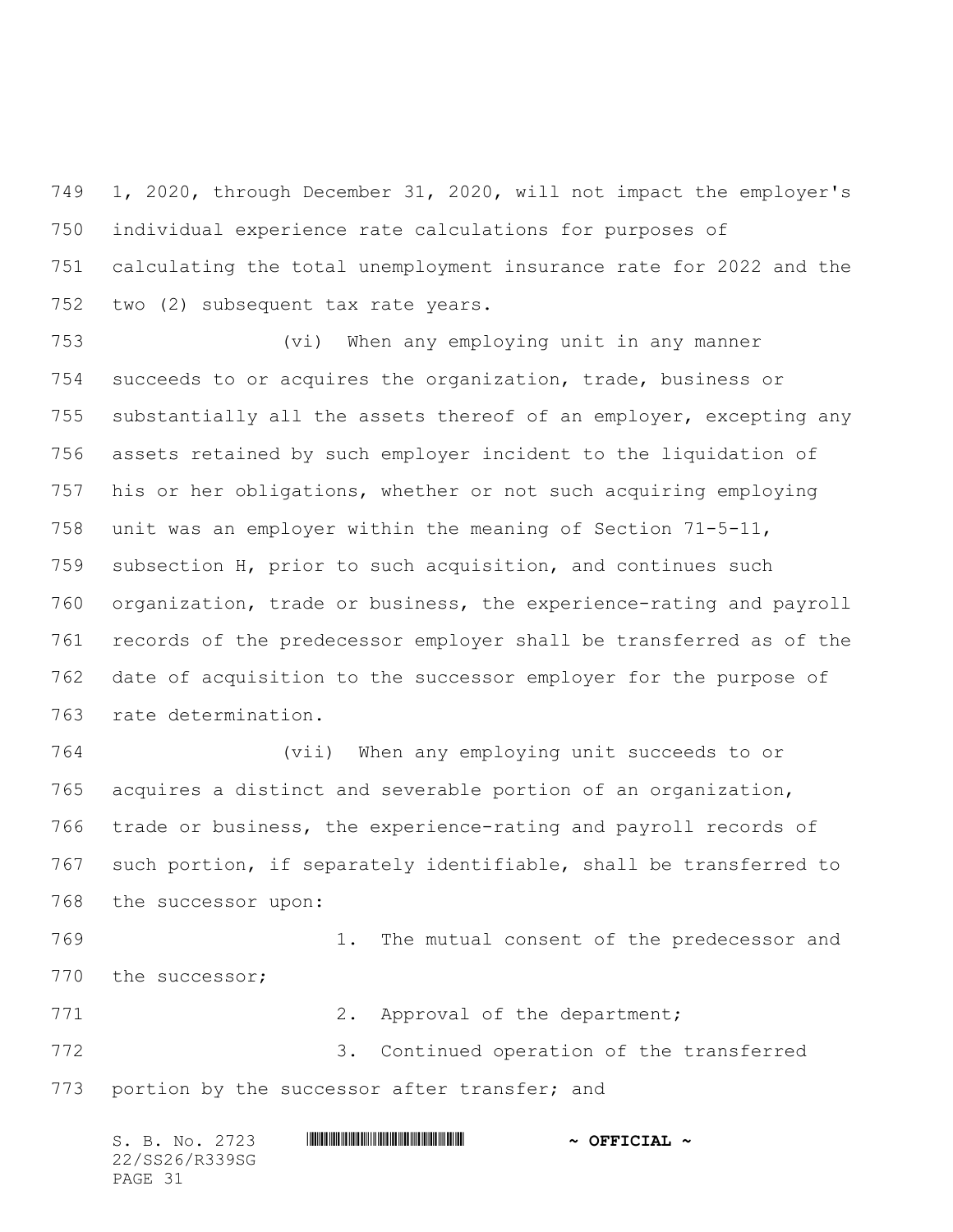774 6 12 2 2 2 3 4. The execution and the filing with the department by the predecessor employer of a waiver relinquishing all rights to have the experience-rating and payroll records of the transferred portion used for the purpose of determining modified rates of contribution for such predecessor.

 (viii) If the successor was an employer subject to this chapter prior to the date of acquisition, it shall continue to pay unemployment insurance contributions at the rate applicable to it from the date the acquisition occurred until the end of the then current tax year. If the successor was not an employer prior to the date of acquisition, it shall pay unemployment insurance contributions at the rate applicable to the predecessor or, if more than one (1) predecessor and the same rate is applicable to both, the rate applicable to the predecessor or predecessors, from the date the acquisition occurred until the end of the then current tax year. If the successor was not an employer prior to the date the acquisition occurred and simultaneously acquires the businesses of two (2) or more employers to whom different rates of unemployment insurance contributions are applicable, it shall pay unemployment insurance contributions from the date of the acquisition until the end of the current tax year at a rate computed on the basis of the combined experience-rating and payroll records of the predecessors as of the computation date for such tax year. In all cases the rate of unemployment insurance contributions applicable to such successor for each succeeding tax

22/SS26/R339SG PAGE 32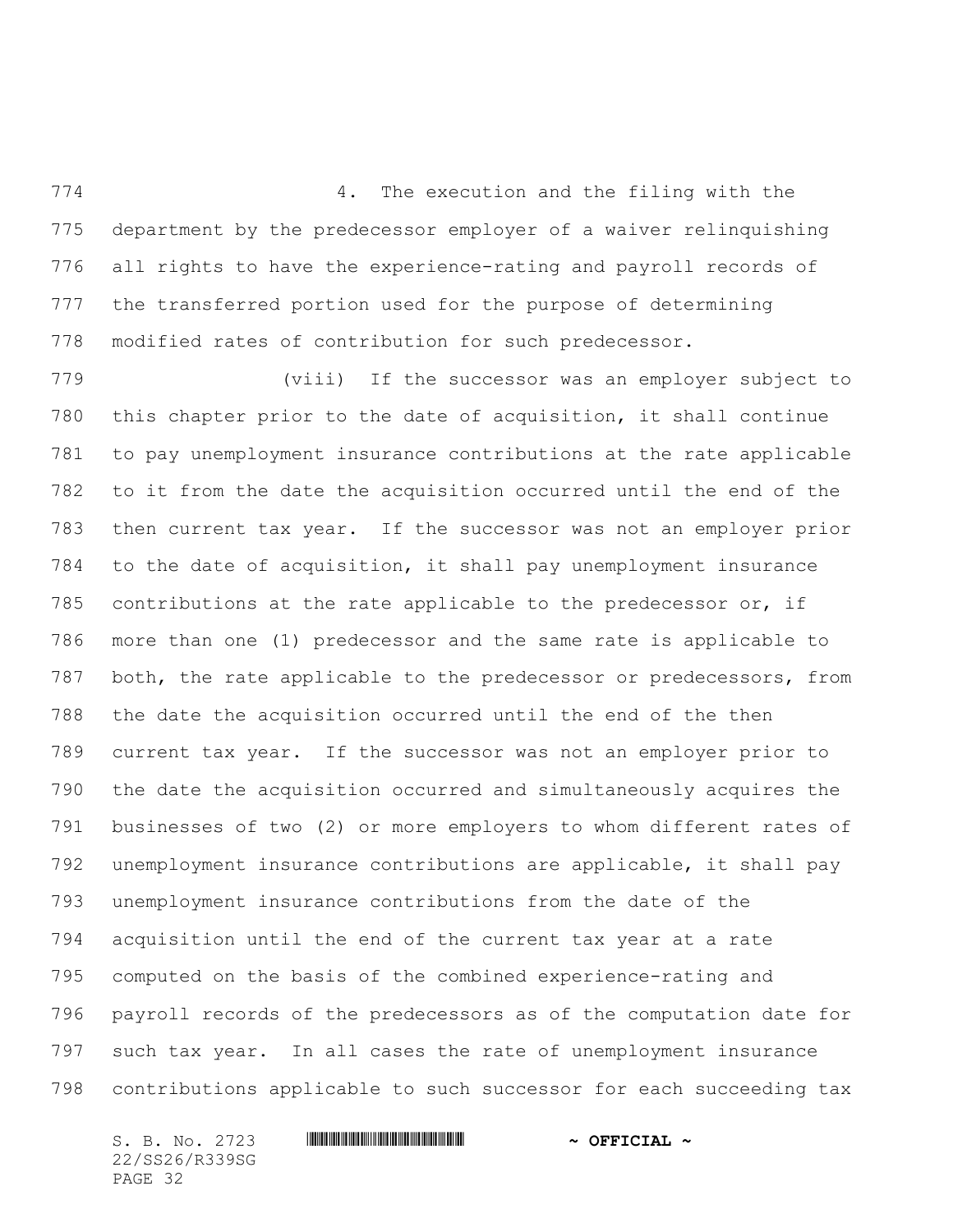year shall be computed on the basis of the combined

 experience-rating and payroll records of the successor and the 801 predecessor or predecessors.

 (ix) The department shall notify each employer quarterly of the benefits paid and charged to his or her experience-rating record; and such notification, in the absence of an application for redetermination filed within thirty (30) days after the date of such notice, shall be final, conclusive and binding upon the employer for all purposes. A redetermination, made after notice and opportunity for a fair hearing, by a hearing officer designated by the department who shall consider and decide 810 these and related applications and protests; and the finding of fact in connection therewith may be introduced into any subsequent administrative or judicial proceedings involving the determination of the rate of unemployment insurance contributions of any employer for any tax year, and shall be entitled to the same finality as is provided in this subsection with respect to the findings of fact in proceedings to redetermine the contribution rate of an employer.

 (x) The department shall notify each employer of his or her rate of contribution as determined for any tax year as soon as reasonably possible after September 1 of the preceding year. Such determination shall be final, conclusive and binding 822 upon such employer unless, within thirty (30) days after the date of such notice to his or her last-known address, the employer

22/SS26/R339SG PAGE 33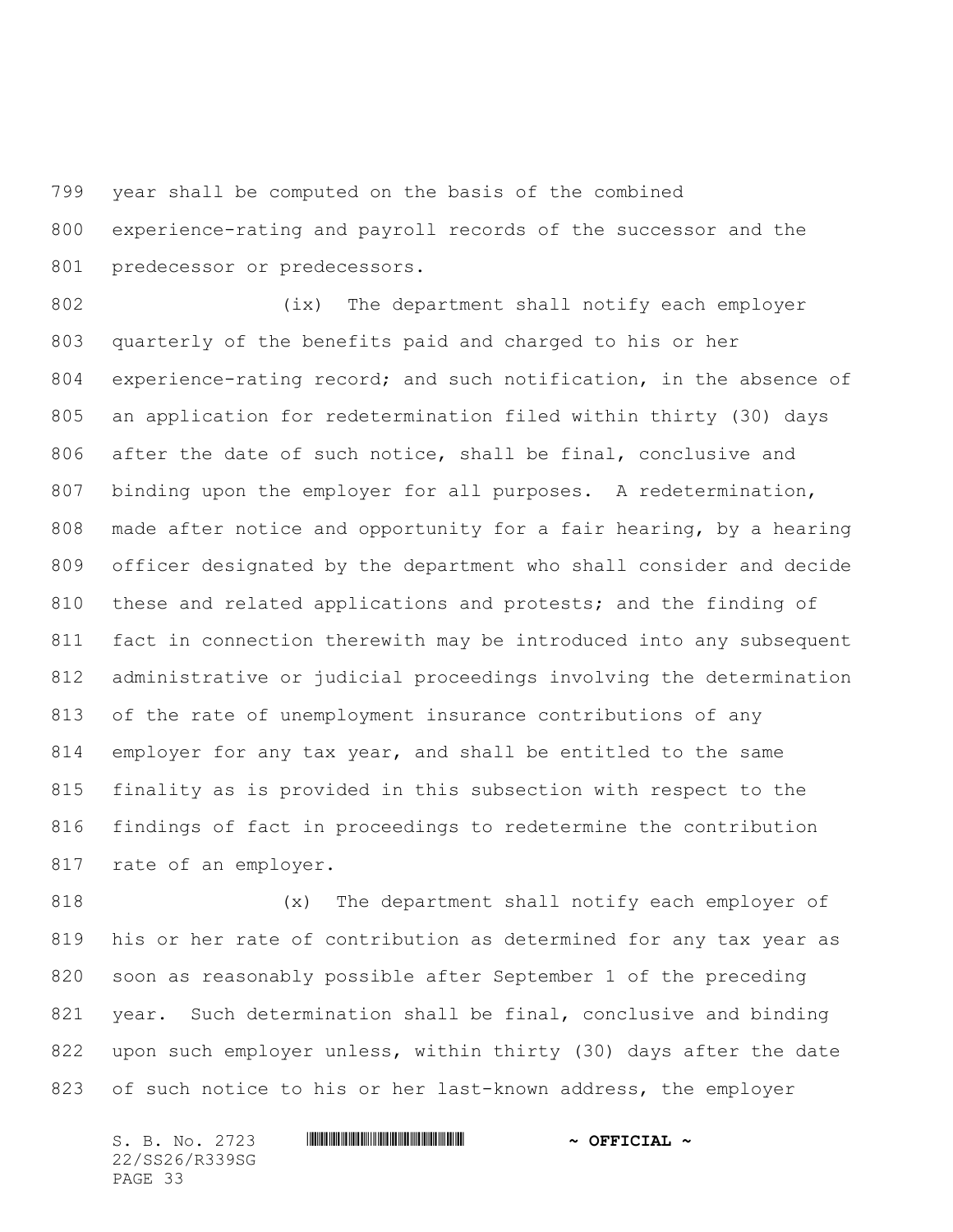files with the department an application for review and 825 redetermination of his or her contribution rate, setting forth his 826 or her reasons therefor. If the department grants such review, the employer shall be promptly notified thereof and shall be afforded an opportunity for a fair hearing by a hearing officer designated by the department who shall consider and decide these and related applications and protests; but no employer shall be allowed, in any proceeding involving his or her rate of unemployment insurance contributions or contribution liability, to contest the chargeability to his or her account of any benefits paid in accordance with a determination, redetermination or decision pursuant to Sections 71-5-515 through 71-5-533 except upon the ground that the services on the basis of which such benefits were found to be chargeable did not constitute services 838 performed in employment for him or her, and then only in the event 839 that he or she was not a party to such determination, redetermination, decision or to any other proceedings provided in this chapter in which the character of such services was determined. The employer shall be promptly notified of the denial of this application or of the redetermination, both of which shall become final unless, within ten (10) days after the date of notice 845 thereof, there shall be an appeal to the department itself. Any such appeal shall be on the record before said designated hearing officer, and the decision of said department shall become final unless, within thirty (30) days after the date of notice thereof

22/SS26/R339SG PAGE 34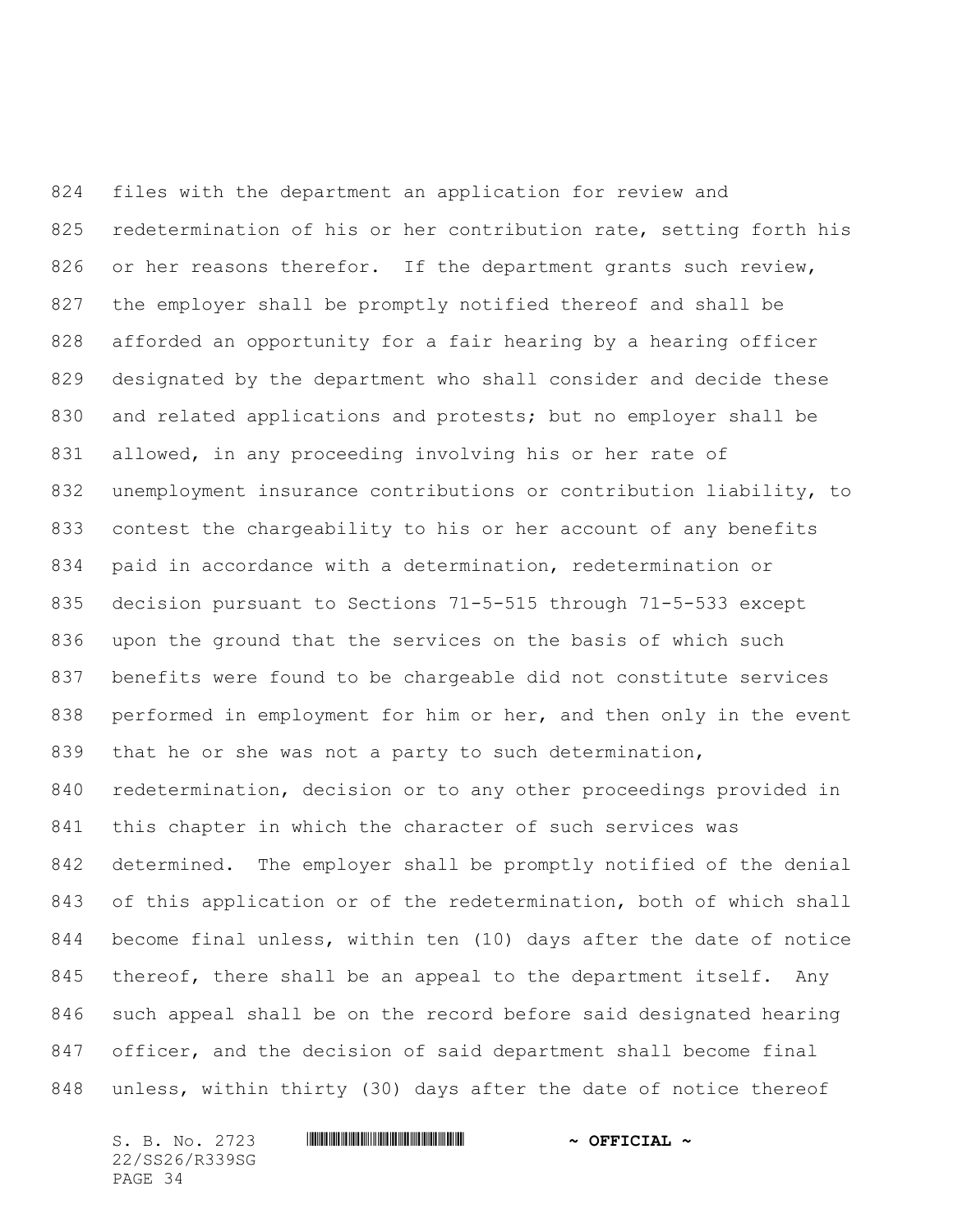to the employer's last-known address, there shall be an appeal to the Circuit Court of the First Judicial District of Hinds County, Mississippi, in accordance with the provisions of law with respect to review of civil causes by certiorari.

 (3) Notwithstanding any other provision of law, the following shall apply regarding assignment of rates and transfers of experience:

 (a) (i) If an employer transfers its trade or 857 business, or a portion thereof, to another employer and, at the time of the transfer, there is substantially common ownership, management or control of the two (2) employers, then the unemployment experience attributable to the transferred trade or business shall be transferred to the employer to whom such business is so transferred. The rates of both employers shall be recalculated and made effective on January 1 of the year following 864 the year the transfer occurred.

 (ii) If, following a transfer of experience under subparagraph (i) of this paragraph (a), the department determines that a substantial purpose of the transfer of trade or business was to obtain a reduced liability of unemployment insurance contributions, then the experience-rating accounts of the employers involved shall be combined into a single account and a single rate assigned to such account.

 (b) Whenever a person who is not an employer or an employing unit under this chapter at the time it acquires the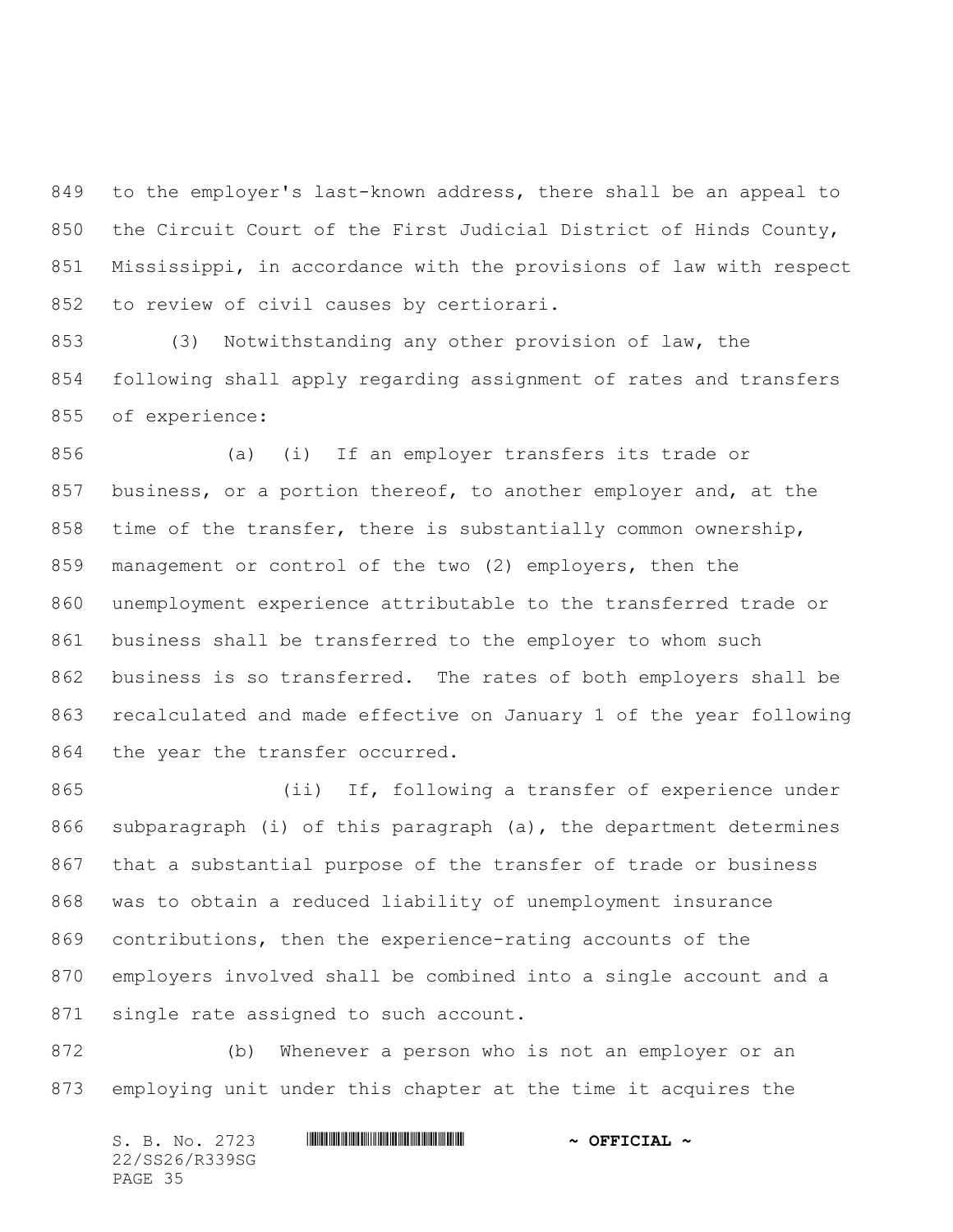874 trade or business of an employer, the unemployment experience of the acquired business shall not be transferred to such person if the department finds that such person acquired the business solely or primarily for the purpose of obtaining a lower rate of unemployment insurance contributions. Instead, such person shall be assigned the new employer rate under Section 71-5-353, unless assignment of the new employer rate results in an increase of less than two percent (2%), in which case such person would be assigned the new employer rate plus an additional two percent (2%) penalty for the rate year. In determining whether the business was acquired solely or primarily for the purpose of obtaining a lower rate of unemployment insurance contributions, the department shall use objective factors which may include the cost of acquiring the business, whether the person continued the business enterprise of the acquired business, how long such business enterprise was continued, or whether a substantial number of new employees were hired for performance of duties unrelated to the business activity conducted prior to acquisition.

 (c) (i) If a person knowingly violates or attempts to violate paragraph (a) or (b) of this subsection or any other provision of this chapter related to determining the assignment of a contribution rate, or if a person knowingly advises another person in a way that results in a violation of such provision, the person shall be subject to the following penalties: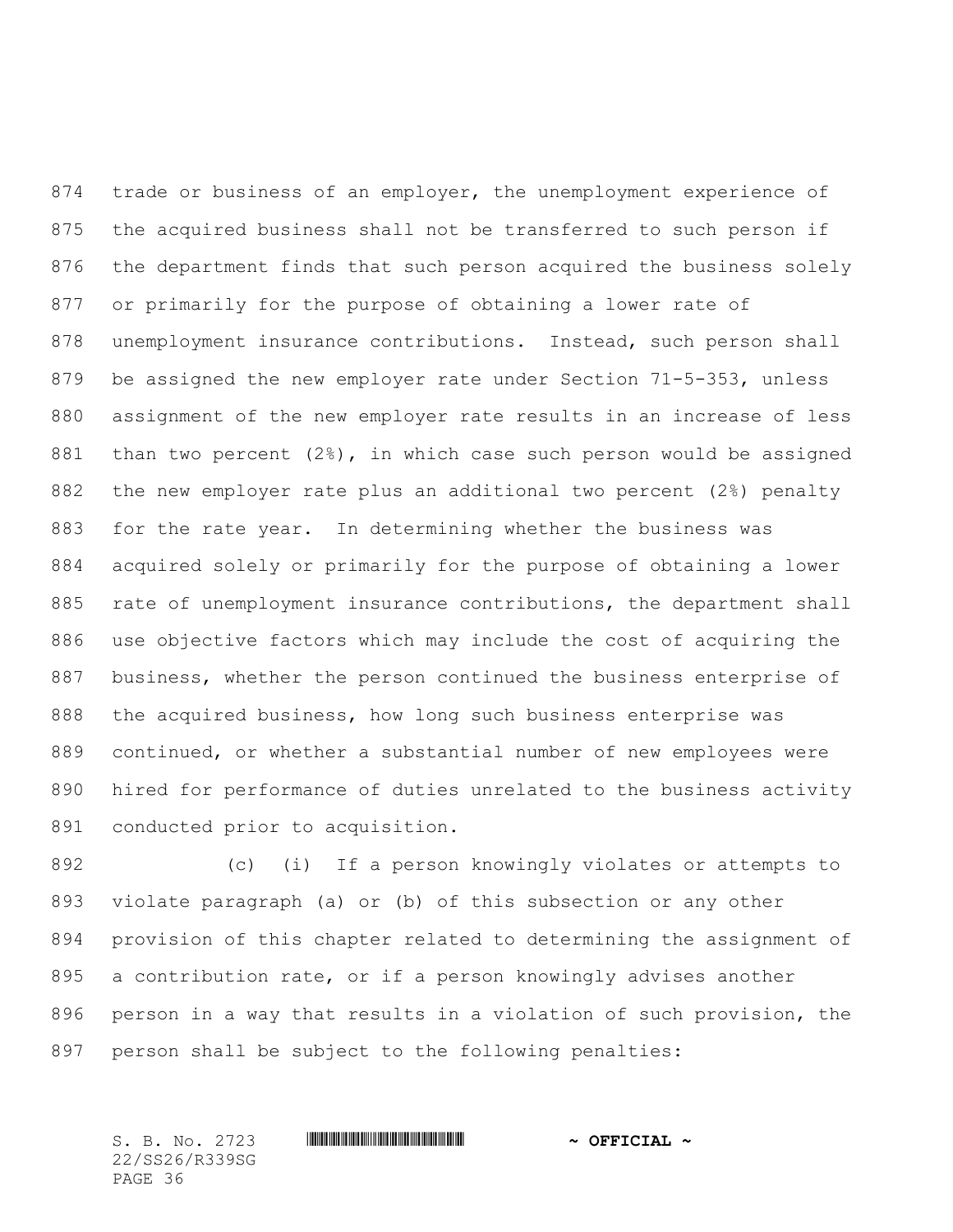898 1. If the person is an employer, then such employer shall be assigned the highest rate assignable under this chapter for the rate year during which such violation or attempted violation occurred and the three (3) rate years immediately following this rate year. However, if the person's business is already at such highest rate for any year, or if the amount of increase in the person's rate would be less than two percent (2%) 905 for such year, then the person's tax rate shall be increased by two percent (2%) for such year. The penalty rate will apply to the successor business as well as the related entity from which the employees were transferred in an effort to obtain a lower rate of unemployment insurance contributions.

910 2. If the person is not an employer, such person shall be subject to a civil money penalty of not more than Five Thousand Dollars (\$5,000.00). Each such transaction for which advice was given and each occurrence or reoccurrence after notification being given by the department shall be a separate offense and punishable by a separate penalty. Any such fine shall be deposited in the penalty and interest account established under Section 71-5-114.

 (ii) For purposes of this paragraph (c), the term "knowingly" means having actual knowledge of or acting with deliberate ignorance or reckless disregard for the prohibition involved.

22/SS26/R339SG PAGE 37

S. B. No. 2723 \*SS26/R339SG\* **~ OFFICIAL ~**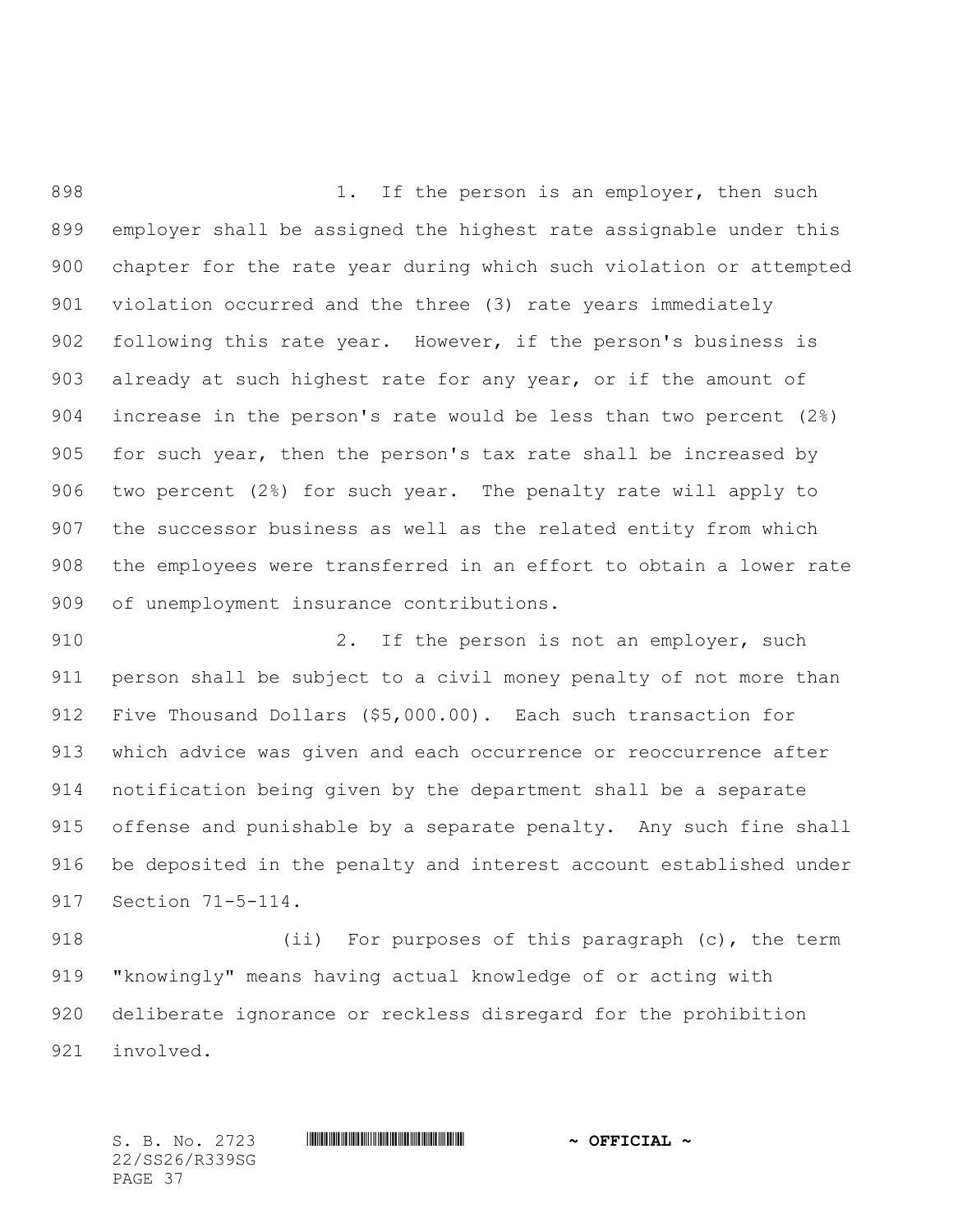922 (iii) For purposes of this paragraph (c), the term "violates or attempts to violate" includes, but is not limited to, intent to evade, misrepresentation or willful nondisclosure.

 (iv) In addition to the penalty imposed by subparagraph (i) of this paragraph (c), any violation of this subsection may be punishable by a fine of not more than Ten Thousand Dollars (\$10,000.00) or by imprisonment for not more than 929 five (5) years, or by both such fine and imprisonment. This subsection shall prohibit prosecution under any other criminal statute of this state.

 (d) The department shall establish procedures to identify the transfer or acquisition of a business for purposes of this subsection.

(e) For purposes of this subsection:

 (i) "Person" has the meaning given such term by 937 Section 7701(a)(1) of the Internal Revenue Code of 1986; and (ii) "Employing unit" has the meaning as set forth

in Section 71-5-11.

 (f) This subsection shall be interpreted and applied in such a manner as to meet the minimum requirements contained in any guidance or regulations issued by the United States Department of Labor.

**SECTION 3.** Section 43-17-1, Mississippi Code of 1972, is amended as follows: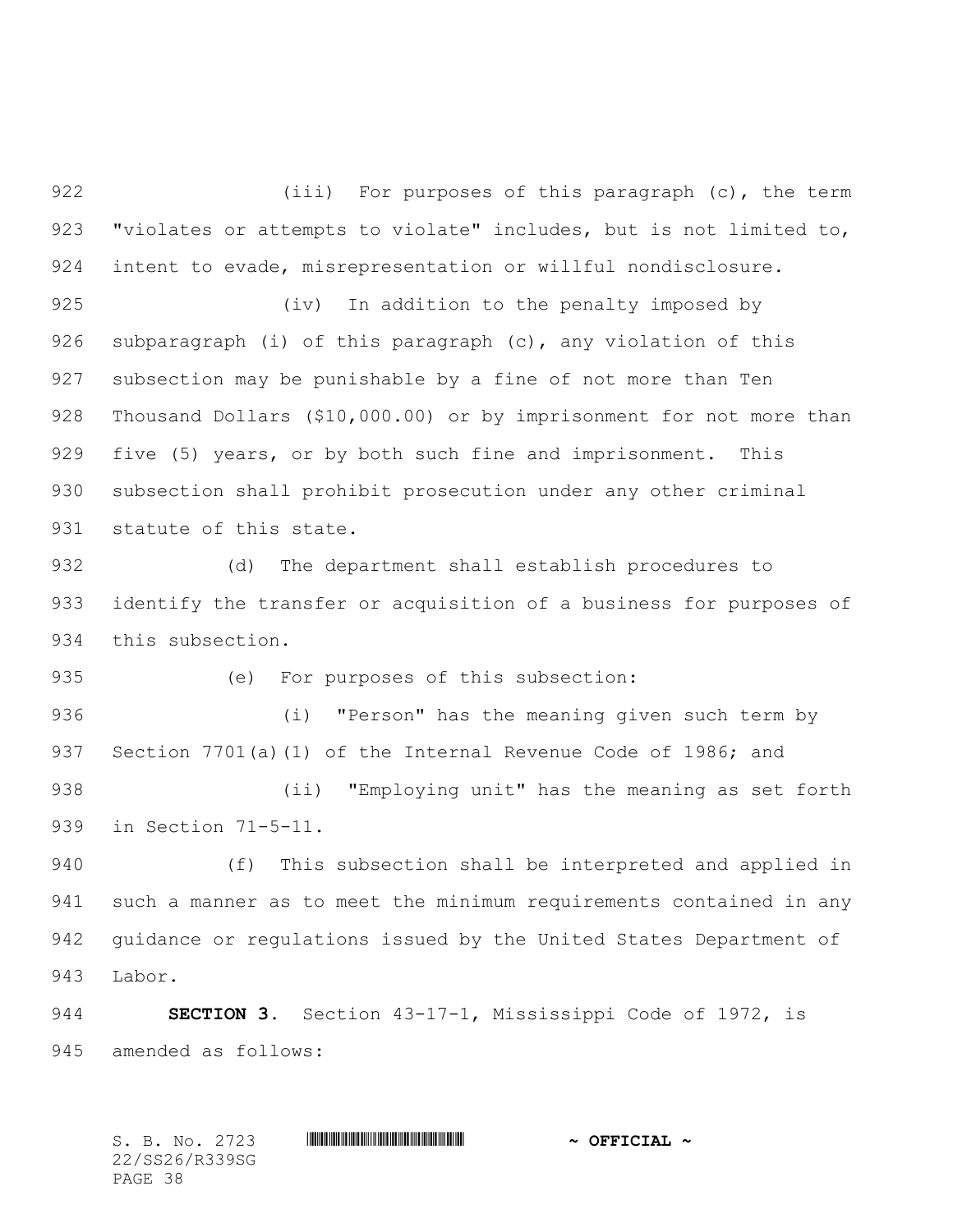43-17-1. (1) The State of Mississippi hereby accepts all of 947 the mandatory provisions and benefits, with the exception of those provisions under which the state may exercise its options, of Title I of an act passed by the Senate and House of Representatives of the United States of America, in Congress assembled, entitled: "The Personal Responsibility and Work Opportunity Reconciliation Act of 1996 (Public Law 104-193)," and known as the Temporary Assistance **\* \* \*** for Needy Families (TANF) program.

 (2) The Department of Human Services shall have all necessary authority to cooperate with the federal government in the administration of Public Law 104-193 and all subsequent federal amendments thereto, to administer any legislation pursuant thereto enacted by the State of Mississippi, and to administer the funds provided by the federal government and the State of Mississippi under the provisions of Section 43-17-1 et seq., for providing temporary assistance for needy families with minor children. The Department of Human Services shall have full authority to formulate state plans consistent with state law as necessary to administer and operate federal grant funds which provide temporary assistance for needy families with minor children under Title IV-A of the federal Social Security Act. The Department of Human Services shall identify in any state plan submitted to implement the TANF program those requirements or restrictions, including persons excluded from program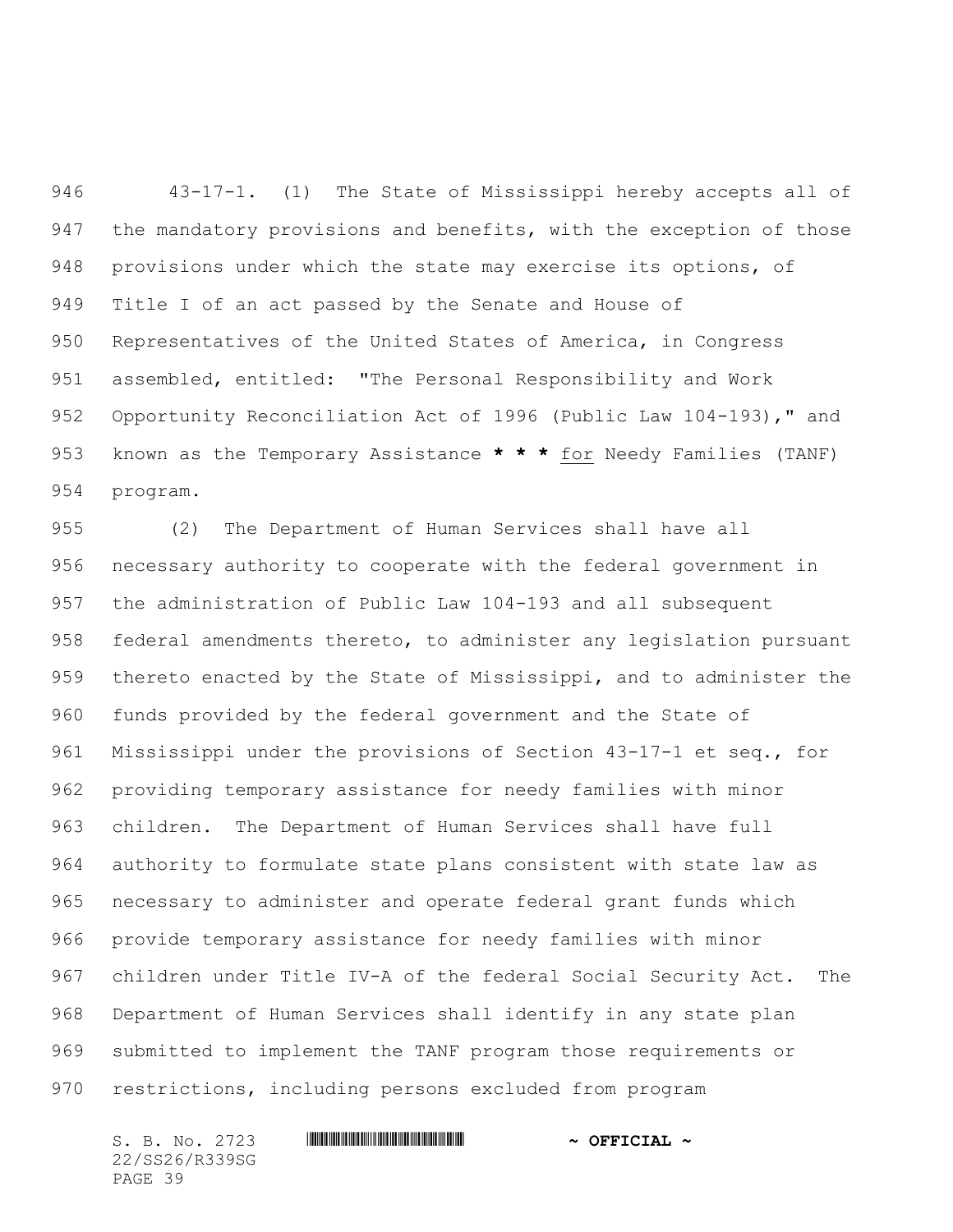participation which are required under federal law, and those program requirements or restrictions which the federal law authorizes but does not require.

 (3) Any funds received by the State of Mississippi under the provisions of Public Law 104-193 shall be subject to appropriation by the Legislature and consistent with the terms and conditions required under such appropriation.

(4) The purpose of the Mississippi Temporary

Assistance **\* \* \*** for Needy Families (TANF) program shall be to:

 (a) Provide assistance to needy families so that children may be cared for in their own homes or in the homes of relatives when such care is beneficial and may be monitored on a random basis by the Department of Human Services or the State 984 Department of Health;

 (b) End the dependence of needy families on government benefits by promoting job preparation, work and marriage through, 987 among other things, job placement, job training and job retention; (c) Prevent and reduce the incidence of out-of-wedlock pregnancies and establish annual numerical goals for preventing

990 and reducing the incidence of these pregnancies;

 (d) Encourage the formation and maintenance of 992 two-parent families; and

(e) Prevent program fraud and abuse.

 (5) The Department of Human Services shall develop outcome and output indicators for each program established under the

|         |  | S. B. No. 2723 |  | $\sim$ OFFICIAL $\sim$ |  |
|---------|--|----------------|--|------------------------|--|
|         |  | 22/SS26/R339SG |  |                        |  |
| PAGE 40 |  |                |  |                        |  |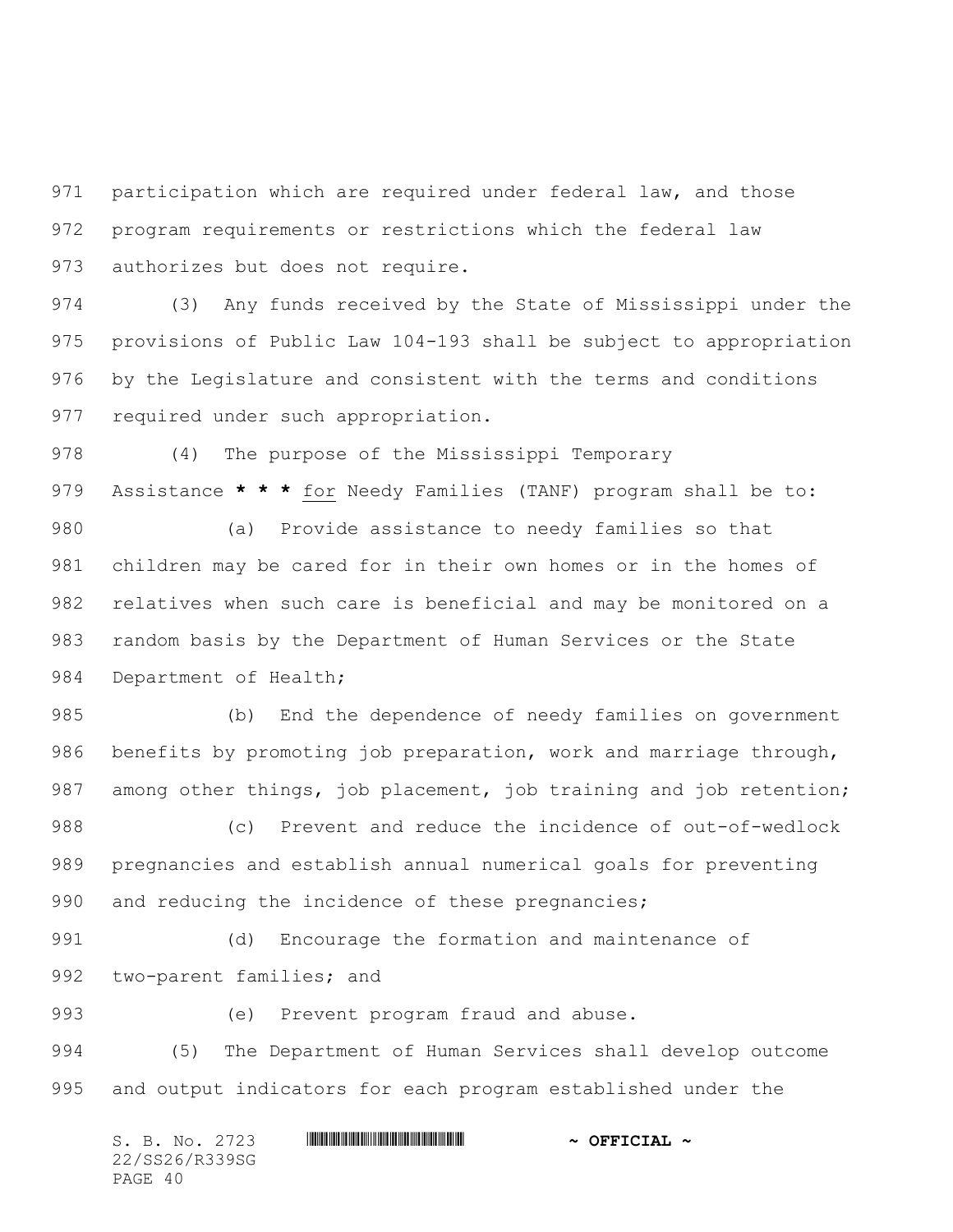authority of this section. These measures shall provide legislators and administrators with information which measures the success or failure of the department in implementing the programs implemented under the authority of this section. The department shall annually report to the Legislature the outputs and outcomes of these programs, with the first report due by December 15, 1997. Such reports shall include recommendations for making programs more effective or efficient which can be effected in accordance with federal law.

 (6) Assistance may be granted under this chapter to any dependent child and a caretaker relative who are living in a suitable family home meeting the standards of care and health and work requirements fixed by the laws of this state, and the rules and regulations of the State Department of Human Services.

 (7) The Department of Human Services shall collaborate with the Office of Workforce Development on TANF programs related to job placement, job training and job retention.

 **SECTION 4.** Section 47-5-541, Mississippi Code of 1972, as amended by House Bill No. 863, 2022 Regular Session, is amended as follows:

 47-5-541. (1) The corporation shall be governed by a board of directors. The terms of the board of directors in place before July 1, 2022, shall expire June 30, 2022. From and after July 1, 2022, the board of directors of the nonprofit corporation shall be composed of the following **\* \* \*** five (5) members **\* \* \***: **\* \* \***

| S. B. No. 2723 | $\sim$ OFFICIAL $\sim$ |
|----------------|------------------------|
| 22/SS26/R339SG |                        |
| PAGE 41        |                        |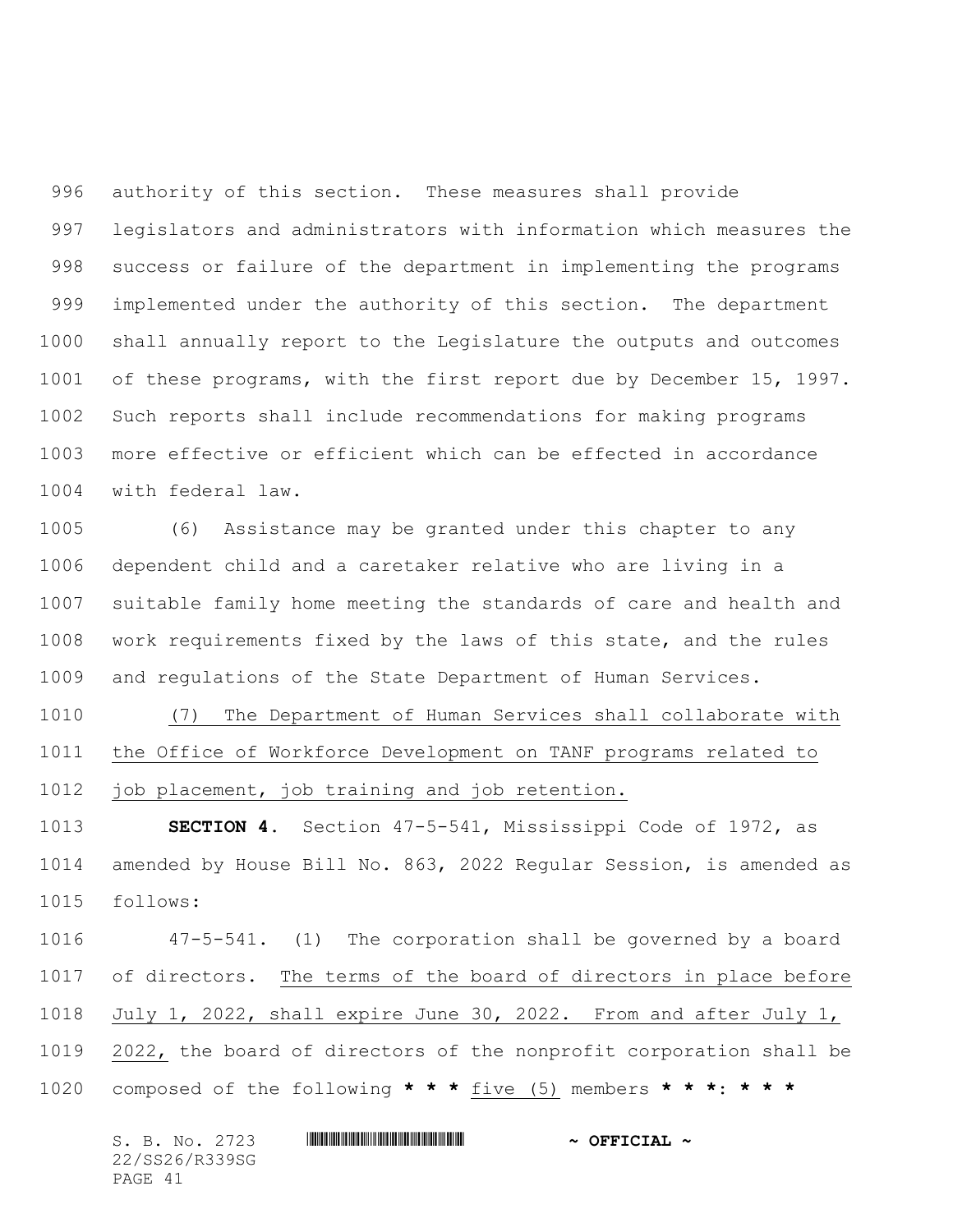| 1021 | The Commissioner of the Department of Corrections<br>(a)           |
|------|--------------------------------------------------------------------|
| 1022 | or his or her designee;                                            |
| 1023 | One (1) representative of the faith-based<br>(b)                   |
| 1024 | community, appointed by the Commissioner of the Department of      |
| 1025 | Corrections with the advice and consent of the Senate;             |
| 1026 | One (1) representative of the business community,<br>(C)           |
| 1027 | appointed by the Commissioner of the Department of Corrections     |
| 1028 | with the advice and consent of the Senate;                         |
| 1029 | (d)<br>The Executive Director of AccelerateMS or his or            |
| 1030 | her designee; and                                                  |
| 1031 | The Executive Director of the Mississippi Community<br>(e)         |
| 1032 | College Board or his or her designee.                              |
| 1033 | For the initial appointments, $\star \star \star$ the<br>* * *     |
| 1034 | representative of the faith-based community shall serve for a term |
| 1035 | of one (1) year; the representative of the business community      |
| 1036 | shall serve for a term of two (2) years; the Executive Director of |
| 1037 | the AccelerateMS or his or her designee shall serve for a term of  |
| 1038 | three (3) years and the Executive Director of the Mississippi      |
| 1039 | Community College Board shall serve for a term of four (4) years.  |
| 1040 | All succeeding terms shall be for four (4) years from the          |
| 1041 | expiration date of the previous term. The term of the              |
| 1042 | Commissioner of Corrections shall run concurrent with his or her   |
| 1043 | term or terms as commissioner. Initial appointments shall be made  |
| 1044 | within thirty (30) days after * * * July 1, 2022. * * *<br>Any     |
| 1045 | vacancy on the board prior to the expiration of a term for any     |

| S. B. No. 2723 | $\sim$ OFFICIAL $\sim$ |
|----------------|------------------------|
| 22/SS26/R339SG |                        |
| PAGE 42        |                        |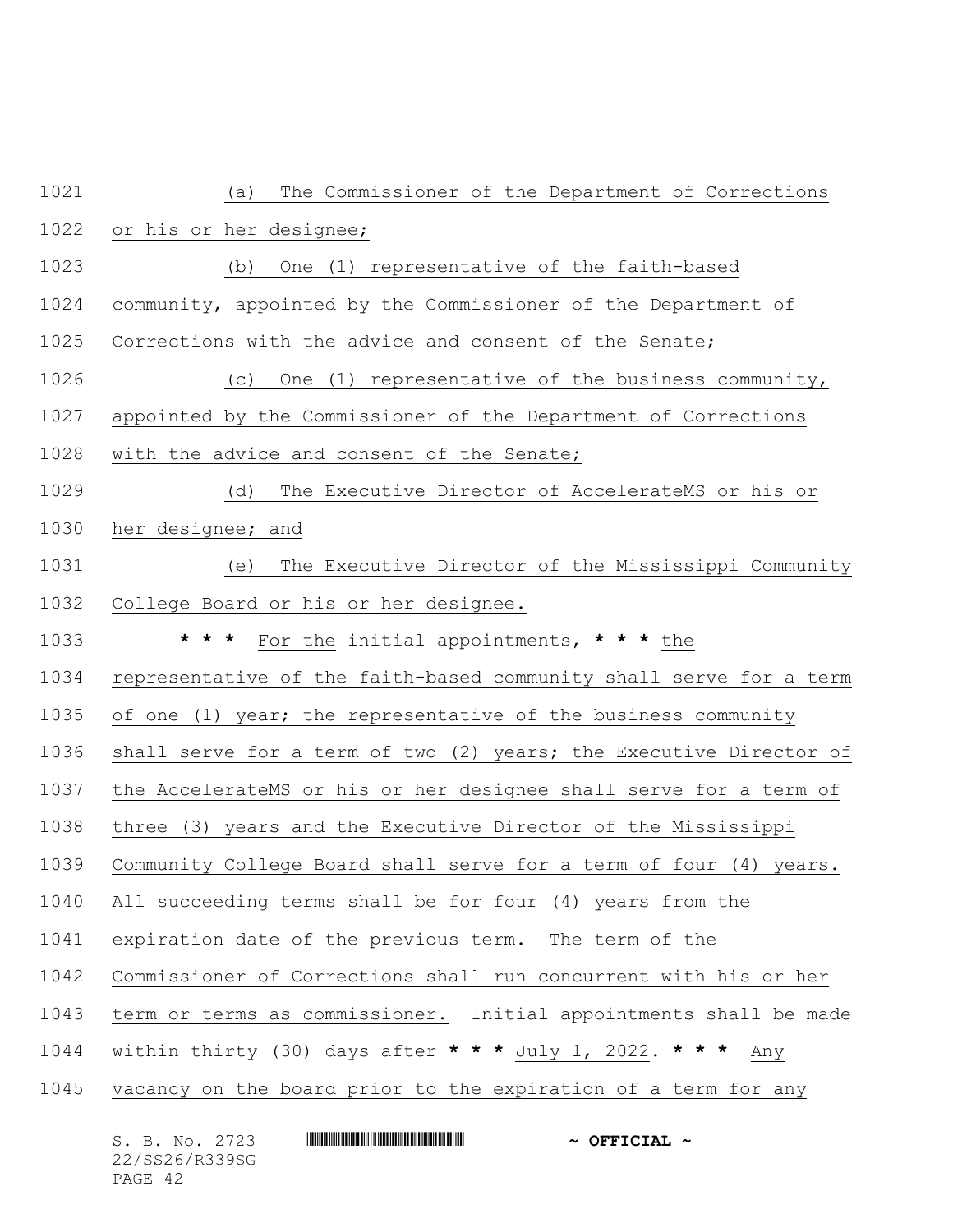reason, including resignation, removal, disqualification, death or disability shall be filled in the manner prescribed in paragraphs (a) through (e) of this subsection for the balance of the unexpired term. The officers of the corporation shall consist of a chairman, vice chairman and a secretary-treasurer. The officers shall be selected by the members of the board. However, the Commissioner of Corrections **\* \* \*** shall not be eligible to serve as an officer of the corporation.

 (2) The board of directors shall select and employ a chief executive officer of the corporation who shall serve at the pleasure of the board. The board shall set the compensation of the chief executive officer. The chief executive officer shall be responsible for the general business and entire operations of the corporation, and shall be responsible for operating the corporation in compliance with the bylaws of the corporation and in compliance with any provision of law. The board shall be authorized and empowered to do only those acts provided by law and by the bylaws of the corporation. Except as otherwise specifically provided by law, such board shall have the authority to establish prison industries, to cease the operation of any industry which it deems unsuitable or unprofitable, to enter into any lease or contract for the corporation and it shall have the full authority to establish prices for any industry good.

 (3) No member of the board of directors shall vote on any matter that comes before the board that could result in pecuniary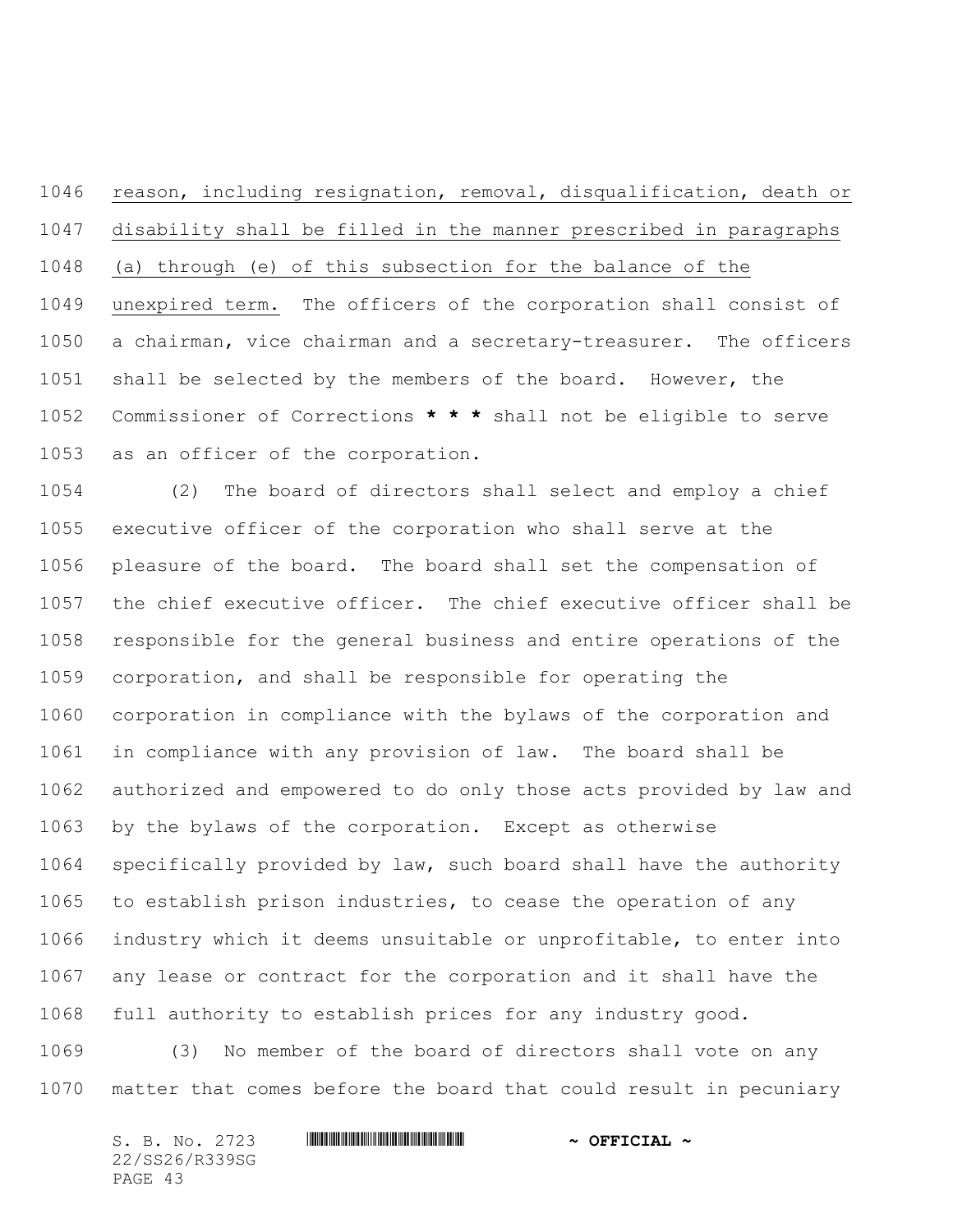benefit for himself or for any entity in which such member has an interest.

 (4) In addition to the board of directors, an advisory board may be set up for the benefit of each industry which is established pursuant to the provisions of Sections 47-5-531 through 47-5-575. Such boards shall be advisory only, and may be set up in the discretion of the board of directors of the corporation.

 (5) Each member of the board of directors of the corporation shall receive per diem as provided in Section 25-3-69 for each day or fraction thereof spent in actual discharge of his official duties and shall be reimbursed for mileage and actual expenses incurred in the performance of his official duties in accordance with the requirements of Section 25-3-41, Mississippi Code of 1972.

 (6) The board of directors shall make and publish policies, rules and regulations governing all business functions, including but not limited to accounting, marketing, purchasing and personnel, not inconsistent with the terms of Sections 47-5-531 through 47-5-575, as may be necessary for the efficient administration and operation of the corporation.

 (7) The chief executive officer of the corporation shall: (a) Employ all necessary employees of the corporation and dismiss them as is necessary;